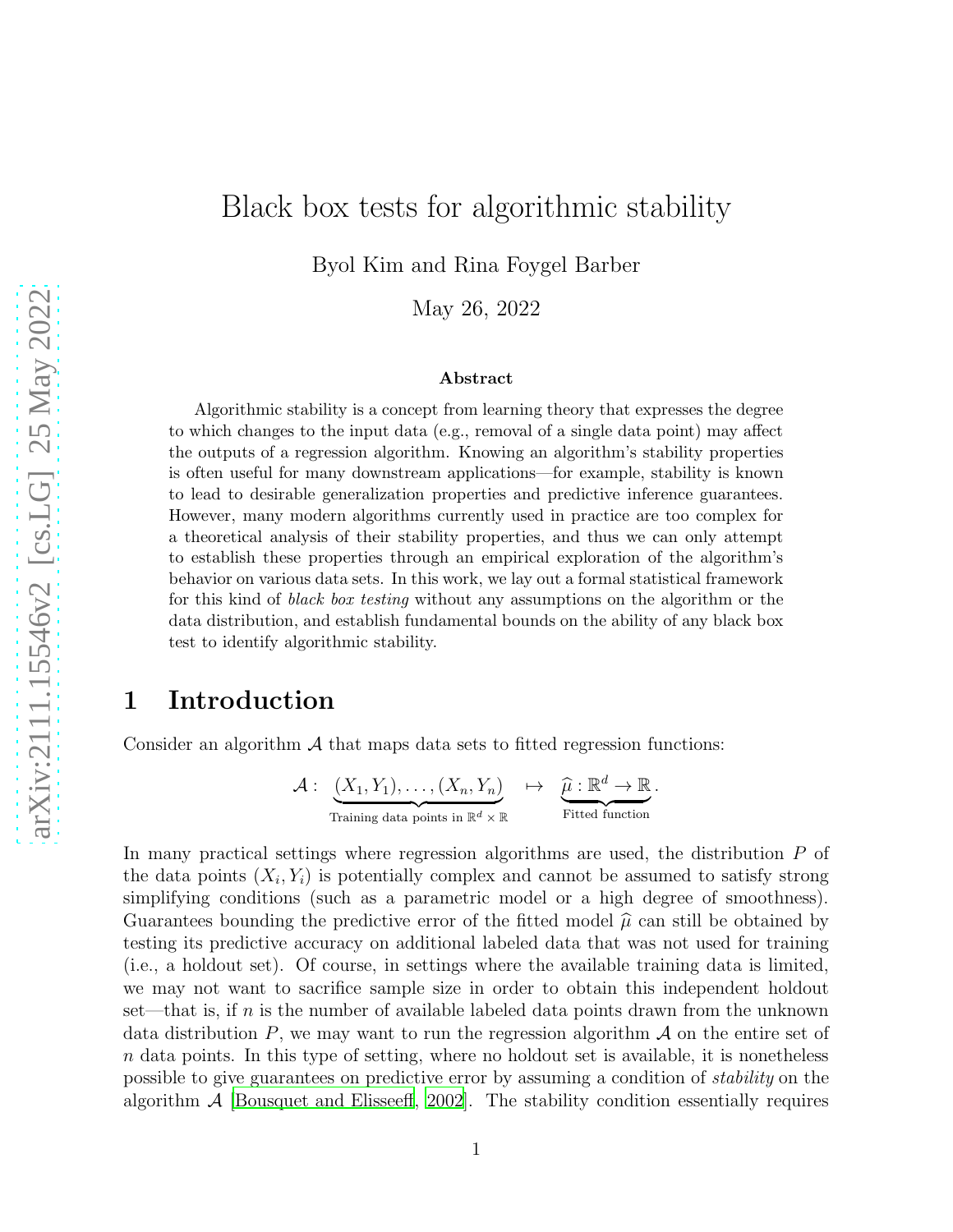that slight perturbations of the training data set  $((X_i, Y_i))_{i=1,\dots,n}$ , such as removing or replacing a single data point, can alter the fitted model  $\hat{\mu}$  only slightly.

Unfortunately, verifying the stability of a given regression algorithm is itself challenging. Some algorithms are known to satisfy stability by construction—for example, if  $A$  is a k-nearest neighbor algorithm, then removing a single data point in the training set will only perturb predictions locally near that point. However, in many settings, particularly with modern machine learning algorithms, it is not feasible to analyze an algorithm's stability properties theoretically, since the algorithm is too complex for this to be tractable. Instead, we can only examine its properties through empirical testing, to try to determine based on its output whether it appears to be stable or unstable. We may ask, therefore, whether stability of an algorithm can instead be validated empirically, to ensure that the algorithms used in practice also enjoy the theoretical guarantees that accompany the stability property.

In this work, our aim is to examine the question of whether it is possible to infer the stability of an algorithm through black box testing that does not peer inside the construction of the algorithm but instead tries to determine the stability property by observing the empirical behavior of the algorithm on various data sets. In particular, we will establish fundamental bounds on our ability to test for the stability property in the absence of assumptions on the distribution  $P$  or the algorithm  $\mathcal{A}$ .

## 2 Background and framework

### 2.1 Algorithmic stability

We define an *algorithm* A as any function taking any finite collection of  $(x, y)$ -pairs to a regression function (i.e., a function  $\hat{\mu}$  that maps each x to some y). Formally, as a map between spaces,  $A$  can be written as

$$
\mathcal{A}:\left(\bigcup_{n\geq 0}\left(\mathbb{R}^d\times\mathbb{R}\right)^n\right)\times[0,1]\to \mathcal{M}_d,
$$

where  $\mathcal{M}_d = \{\text{Measurable functions } \mu : \mathbb{R}^d \to \mathbb{R}\}.$  Given *n* points  $(x_1, y_1), \ldots, (x_n, y_n),$ the fitted regression function  $\hat{\mu}$  obtained from A is

$$
\widehat{\mu} = \mathcal{A}[(x_1, y_1), \dots, (x_n, y_n); \xi], \quad \xi \sim \text{Uniform}[0, 1].
$$

Here, the role of the last argument  $\xi$  is to encode the random behavior of  $\mathcal{A}$ , if needed for example, if  $\mathcal A$  uses stochastic gradient descent,  $\xi$  determines the random sequence of data points seen by the algorithm. Effectively, we can think of  $\xi$  as the random seed with which we initialize the procedure.

Throughout this paper, we will assume that  $A$  is *symmetric*, i.e., given any training data set  $(x_1, y_1), \ldots, (x_n, y_n)$  and its permuted version  $(x_{\sigma(1)}, y_{\sigma(1)}), \ldots, (x_{\sigma(n)}, y_{\sigma(n)}),$ 

$$
\mathcal{A}\left[(x_1,y_1),\ldots,(x_n,y_n);\xi\right] \stackrel{d}{=} \mathcal{A}\left[(x_{\sigma(1)},y_{\sigma(1)}),\ldots,(x_{\sigma(n)},y_{\sigma(n)});\xi\right],
$$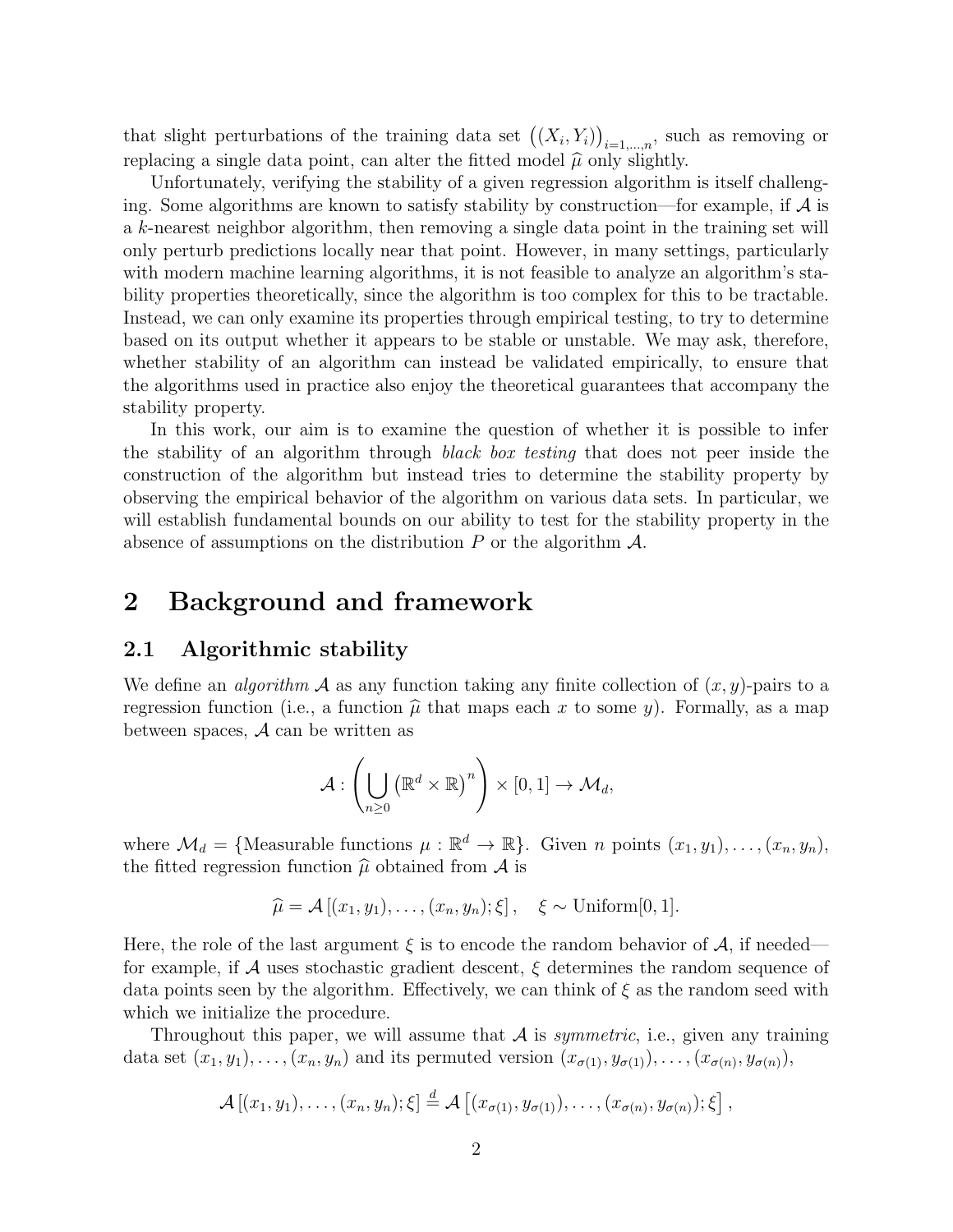where  $\stackrel{d}{=}$  denotes equality in distribution with respect to the random  $\xi$ . For example, this property holds for stochastic gradient descent, since  $\xi$  is used to draw a uniformly random ordering of the n data points.

In a typical statistical learning problem, an algorithm  $A$  is applied to training data that is assumed to arise from some unknown random process. In this work, we focus on the independent and identically distributed (i.i.d.) setting, i.e.,

$$
(X_i, Y_i) \stackrel{\text{iid}}{\sim} P, \quad i = 1, 2, \dots
$$

We are interested in the stability of the predictions made by a model obtained by applying A to a training data set from P. That is to say, we would like to establish that slight perturbations to the training data set will not substantially affect the resulting fitted function  $\hat{\mu}$ .

<span id="page-2-1"></span>**Definition 1.** Let A be a symmetric algorithm. Let  $\epsilon \geq 0$  and  $\delta \in [0,1)$ . We say that A is  $(\epsilon, \delta)$ -stable with respect to training data sets of size n from data distribution  $P$ —or, equivalently, the triple  $(A, P, n)$  is  $(\epsilon, \delta)$ -stable—if

<span id="page-2-0"></span>
$$
\mathbb{P}\left\{|\widehat{\mu}_n(X_{n+1}) - \widehat{\mu}_{n-1}(X_{n+1})| > \epsilon\right\} \le \delta,\tag{1}
$$

where  $\hat{\mu}_n$  and  $\hat{\mu}_{n-1}$  are the fitted models obtained from independent runs of the algorithm A using the full training data set and the data set after removing the last data point, i.e.,

$$
\widehat{\mu}_n = \mathcal{A}[(X_1, Y_1), \dots, (X_n, Y_n); \xi], \quad \widehat{\mu}_{n-1} = \mathcal{A}[(X_1, Y_1), \dots, (X_{n-1}, Y_{n-1}); \xi'],
$$

where  $\xi, \xi' \stackrel{\text{iid}}{\sim}$  Uniform[0, 1].

In this definition, the probability calculated in  $(1)$  is taken with respect to both the data  $(X_1, Y_1), \ldots, (X_n, Y_n) \stackrel{\text{iid}}{\sim} P$  and the algorithmic randomness  $\xi, \xi' \stackrel{\text{iid}}{\sim}$  Uniform[0, 1].

#### 2.1.1 Other notions of algorithmic stability

The earliest works on algorithmic stability date back to at least the late 1970s [\[Rogers and Wagner](#page-15-0), [1978,](#page-15-0) [Devroye and Wagner, 1979a](#page-14-1)[,b](#page-14-2)]. Since then, various notions of algorithmic stability has been proposed, all describing different ways an algorithm may exhibit "continuity" as a map from the data space  $\bigcup_{n\geq 0} (\mathbb{R}^d \times \mathbb{R})^n$  to the model space  $\mathcal{M}_d$ . Among many such competing definitions, some of the most influential in the fields of learning theory and statistics are due to [Bousquet and Elisseeff \[2002\]](#page-14-0), where certain forms of algorithmic stability are shown to imply good generalization behavior (see also [Kearns and Ron](#page-14-3)  $(1999)$ .

The formulation of stability that we use in this paper (Definition [1\)](#page-2-1) is perhaps most similar to the *hypothesis stability* condition of [Bousquet and Elisseeff \[2002](#page-14-0)], which instead requires a bound on  $\mathbb{E} \left[ \left| \ell(\widehat{\mu}_n; (X_{n+1}, Y_{n+1})) - \ell(\widehat{\mu}_{n-1}; (X_{n+1}, Y_{n+1})) \right| \right]$  for a loss function  $\ell$ . Definition [1](#page-2-1) has appeared in [Barber et al. \[2021\]](#page-14-4) under the name of *out-of-sample stability*, where it was shown that this condition is sufficient for predictive coverage guarantees of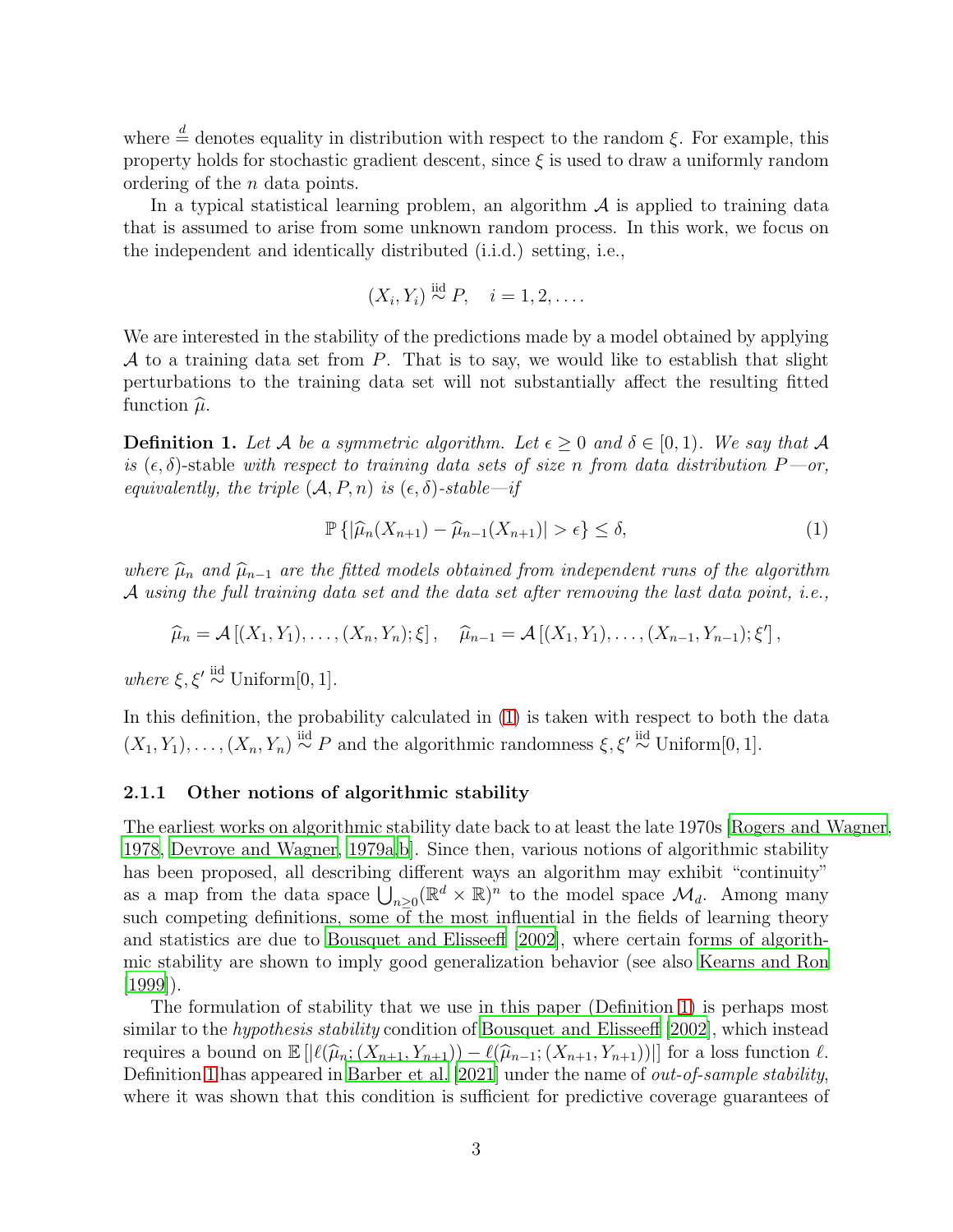the jackknife (i.e., leave-one-out cross-validation) and jackknife+ methods. Earlier work by [Steinberger and Leeb \[2020\]](#page-15-1) also establishes coverage properties for the jackknife under a similar stability property.

Many recent works have also proposed extensions and modifications of existing notions of stability [Kutin and Niyogi \[2002a](#page-15-2)[,b\]](#page-15-3), [Mukherjee et al. \[2006\]](#page-15-4), [Shalev-Shwartz et al. \[2010](#page-15-5)] proposed further relaxations and variants of [Bousquet and Elisseeff \[2002](#page-14-0)]'s definitions in the context of characterizing sufficient and necessary conditions for learning problems. Interestingly, [Shalev-Shwartz et al. \[2010](#page-15-5), Section 6.2] give a generic but infeasible metaalgorithm in which stability plays the role of regularization, which they use to establish that a statistical problem is asymptotically learnable only if it can be learned with a stable algorithm. More recently, [Deng et al. \[2021\]](#page-14-5) advocated a functional description of algorithmic stability. It must be noted that only some of the definitions considered in these works define algorithmic stability as a property that holds jointly for an algorithm  $\mathcal A$  and a data distribution P. For example, in [Bousquet and Elisseeff \[2002\]](#page-14-0)'s work, while hypothesis stability is defined for each algorithm-distribution pair, uniform stability is instead required to hold uniformly over all possible data sets and hence, is unsuitable as a target for statistical inference.

### 2.2 Testing for stability

The focus of this work is the following statistical inference question: given a fixed  $\epsilon > 0$ and  $\delta \in [0, 1)$  and a desired confidence level  $1-\alpha$ , we would like to test whether  $(\mathcal{A}, P, n)$ is  $(\epsilon, \delta)$ -stable. Writing  $\mathcal{D}_{\ell}$  and  $\mathcal{D}_{u}$  to denote the available labeled and unlabeled data, respectively, we will write  $T_{\epsilon,\delta} = T_{\epsilon,\delta}(\mathcal{A}, \mathcal{D}_{\ell}, \mathcal{D}_{u}) \in \{0,1\}$  for the data-dependent outcome of such a hypothesis test, where  $\widehat{T}_{\epsilon,\delta} = 1$  indicates that we believe stability holds. Define the "ground truth" as

$$
T_{\epsilon,\delta}^* = T_{\epsilon,\delta}^*(\mathcal{A}, P, n) = \mathbb{1}\left\{(\mathcal{A}, P, n) \text{ is } (\epsilon, \delta)\text{-stable}\right\}.
$$

Given this target, we seek a test  $\widehat{T}_{\epsilon,\delta}$  that satisfies the following notion of assumption-free validity:

<span id="page-3-0"></span>For all 
$$
(\mathcal{A}, P, n)
$$
, if  $T_{\epsilon,\delta}^*(\mathcal{A}, P, n) = 0$  then  $\mathbb{P}\left\{\widehat{T}_{\epsilon,\delta} = 1\right\} \leq \alpha.$  (2)

In other words, our chance of falsely labeling a  $(A, P, n)$  triple as  $(\epsilon, \delta)$ -stable using this test is bounded by  $\alpha$ , uniformly over all  $(\mathcal{A}, P, n)$ .

### 2.3 Black box tests of stability

For some simple algorithms such as nearest neighbor methods or ridge regression, their stability properties have been analyzed and are hence known [\[Devroye and Wagner](#page-14-1), [1979a](#page-14-1)[,b,](#page-14-2) [Bousquet and Elisseeff](#page-14-0), [2002,](#page-14-0) [Steinberger and Leeb, 2020\]](#page-15-1). For many modern learning algorithms and data sets, however, stability cannot be determined the same way, as they are too complex for this to be a tractable problem. Such algorithms are rightly regarded as "black boxes" in the sense that our only practical means of studying them is by observing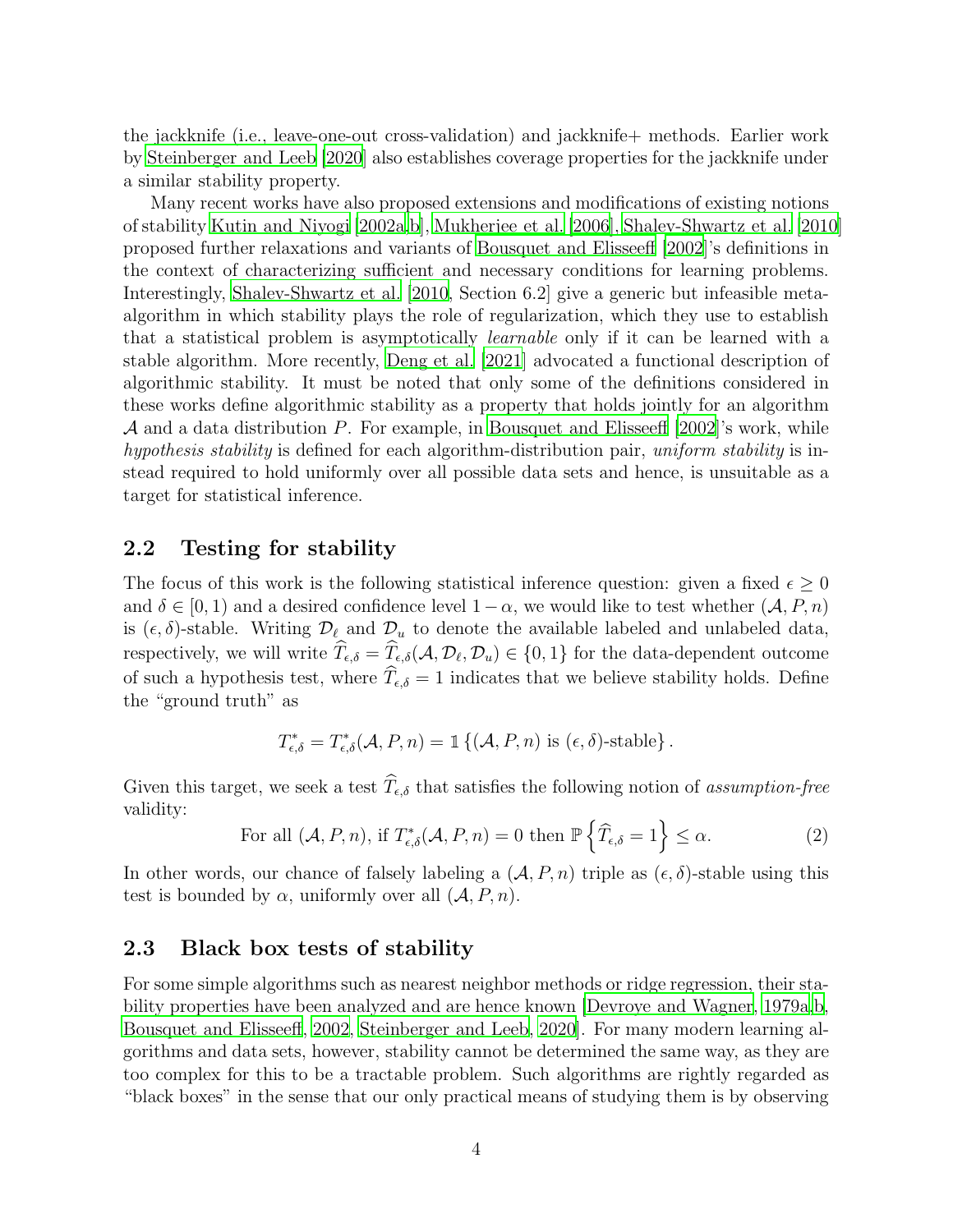their empirical behavior, i.e., by sending different data sets through an algorithm and taking note of the changes in the output. Often these outputted fitted functions  $\hat{\mu}$  will also be "black boxes" and be only accessible by evaluating them at various test points.

This "black box" setting is the framework we are interested in here. In this setting, for a test  $\hat{T}_{\epsilon,\delta}$  to be admissible, the computations the test makes can only rely on observable outcomes. The situation closely resembles that of black box testing in software development where the performance of a code is tested by pushing different inputs through the code and observing the results assuming no knowledge of the inner structure [\[Myers et al.,](#page-15-6) [2011\]](#page-15-6). We essentially perform the same task for algorithmic stability, but with the crucial difference that we also seek assumption-free validity.

To formalize this setting, we define a *black box test* of algorithmic stability. Let  $\mathfrak{D}_{\ell}$  $\cup_{k\geq 0} (\mathbb{R}^d \times \mathbb{R})^k$  denote the space of labeled data sets of any size, and let  $\mathfrak{D}_u = \cup_{k\geq 0} (\mathbb{R}^d)^k$ denote the space of unlabeled data sets of any size.

<span id="page-4-0"></span>**Definition 2** (Black box test). Consider any test  $\widehat{T}$  that takes as input an algorithm  $A: \mathfrak{D}_\ell \to \mathcal{M}_d$ , a labeled data set  $\mathcal{D}_\ell \in \mathfrak{D}_\ell$ , and an unlabeled data set  $\mathcal{D}_u \in \mathfrak{D}_u$ , and returns a (possibly randomized) binary output  $T(A, \mathcal{D}_{\ell}, \mathcal{D}_{u}) \in \{0, 1\}$ . Then we say that T is a black box test if for some measurable functions  $f^{(1)}, f^{(2)}, \ldots$  and T, it can be defined in the following way:

- 1. At the initial stage  $r = 1$ ,
	- (a) Generate a labeled data set  $\mathcal{D}_{\ell}^{(1)} \in \mathfrak{D}_{\ell}$  and an unlabeled data set  $\mathcal{D}_{u}^{(1)} \in \mathfrak{D}_{u}$  as a function of the input data sets:

$$
\left(\mathcal{D}_{\ell}^{(1)},\mathcal{D}_{u}^{(1)}\right)=f^{(1)}\left[\mathcal{D}_{\ell},\mathcal{D}_{u},\zeta^{(1)}\right],
$$

where  $\zeta^{(1)} \sim$  Uniform[0, 1].

(b) Fit a model and evaluate it using the generated data  $(\mathcal{D}_{\ell}^{(1)})$  $\mathcal{D}_\ell^{(1)}, \mathcal{D}_u^{(1)})$  :

$$
\widehat{\mu}^{(1)} = \mathcal{A}\left[\mathcal{D}_{\ell}^{(1)}; \xi^{(1)}\right], \quad \widehat{\mathcal{Y}}^{(1)} = \widehat{\mu}^{(1)}\left[\mathcal{D}_{u}^{(1)}\right],
$$

where  $\xi^{(1)} \sim$  Uniform [0, 1] and the operation of  $\hat{\mu}^{(1)}$  on  $\mathcal{D}_u^{(1)}$  is understood in the pointwise sense.<sup>1</sup>

- 2. At each stage  $r = 2, 3, \ldots$ ,
	- (a) Generate a labeled data set  $\mathcal{D}_{\ell}^{(r)} \in \mathfrak{D}_{\ell}$  and an unlabeled data set  $\mathcal{D}_{u}^{(r)} \in \mathfrak{D}_{u}$  as a function of all the data sets and predictions observed so far:

$$
\left(\mathcal{D}_{\ell}^{(r)}, \mathcal{D}_{u}^{(r)}\right)
$$
\n
$$
= f^{(r)}\left[\mathcal{D}_{\ell}, \mathcal{D}_{u}, \left(\mathcal{D}_{\ell}^{(s)}\right)_{s=1}^{r-1}, \left(\mathcal{D}_{u}^{(s)}\right)_{s=1}^{r-1}, \left(\widehat{\mathcal{Y}}^{(s)}\right)_{s=1}^{r-1}, \left(\zeta^{(s)}\right)_{s=1}^{r-1}, \left(\xi^{(s)}\right)_{s=1}^{r-1}, \zeta^{(r)}\right],
$$
\nwhere  $\zeta^{(r)} \sim \text{Uniform}[0, 1].$ 

<sup>1</sup>For example, if  $\mathcal{D}_u^{(1)}$  contains two unlabeled points  $X_1$  and  $X_2$ , then  $\widehat{\mu}^{(1)}\left[\mathcal{D}_u^{(1)}\right] = (\widehat{\mu}^{(1)}(X_1), \widehat{\mu}^{(1)}(X_2)).$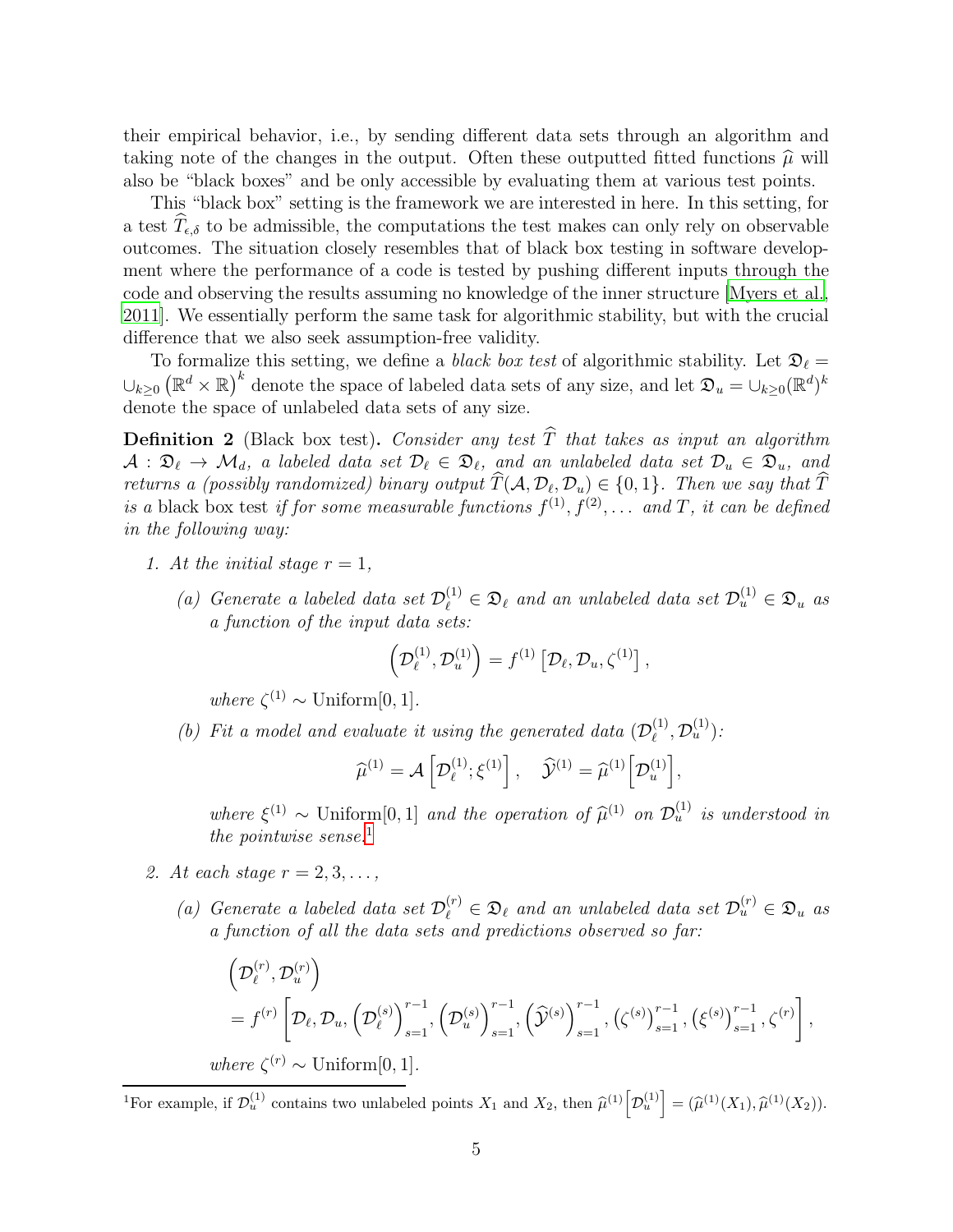(b) Fit a model and evaluate it using the generated data  $(\mathcal{D}_{\ell}^{(r)})$  $l_{\ell}^{(r)}, \mathcal{D}_{u}^{(r)}$  ) :

$$
\widehat{\mu}^{(r)} = \mathcal{A}\left[\mathcal{D}_{\ell}^{(r)}; \xi^{(r)}\right], \quad \widehat{\mathcal{Y}}^{(r)} = \widehat{\mu}^{(r)}\left[\mathcal{D}_{u}^{(r)}\right],
$$

where  $\xi^{(r)} \sim$  Uniform[0,1] and the operation of  $\widehat{\mu}^{(r)}$  on  $\mathcal{D}_u^{(r)}$  is understood in the pointwise sense.

3. Compute the output  $\widehat{T} \in \{0, 1\}$  as a function of the sequence of generated data sets and observed predictions:

$$
\widehat{T}=T\left[\mathcal{D}_{\ell},\mathcal{D}_{u},\left(\mathcal{D}_{\ell}^{(r)}\right)_{r\geq 1},\left(\mathcal{D}_{u}^{(r)}\right)_{r\geq 1},\left(\widehat{\mathcal{Y}}^{(r)}\right)_{r\geq 1},\left(\zeta^{(r)}\right)_{r\geq 1},\left(\xi^{(r)}\right)_{r\geq 1},\zeta\right],
$$

where  $\zeta \sim$  Uniform[0, 1].

In the above, the role of the Uniform [0, 1] random variables  $\zeta^{(1)}, \zeta^{(1)}, \zeta^{(2)}, \zeta^{(2)}, \ldots, \zeta$  is to allow for randomization at each step of the procedure, if desired.

#### 2.3.1 Examples of black box tests

To make the notion of black box test concrete, we give several examples of procedures we might use in practice to estimate an algorithm's stability. Throughout, we will write  $\mathcal{D}_{\ell} = ((X_1, Y_1), \dots, (X_{N_{\ell}}, Y_{N_{\ell}}))$  to denote the available labeled data and  $\mathcal{D}_{u} = (X_{N_{\ell+1}}, \dots, X_{N_{\ell+N_{\ell}}})$  for the available unlabeled data.  $X_{N_{\ell}+1}, \ldots, X_{N_{\ell}+N_u}$  for the available unlabeled data.

First, we can consider splitting the available data and measuring stability on each split. We shall revisit this specific test in Section [3](#page-7-0) when we study some fundamental bounds.

<span id="page-5-0"></span>Example 1 (A simple Binomial test). Define

<span id="page-5-2"></span>
$$
\kappa = \kappa(n, N_{\ell}, N_u) = \min\left\{\frac{N_{\ell}}{n}, \frac{N_{\ell} + N_u}{n+1}\right\}.
$$
\n(3)

Then  $\vert \kappa \vert$  is the number of copies of independent data sets—each consisting of n labeled training points and one unlabeled test point—that can be constructed from  $\mathcal{D}_{\ell}$  and  $\mathcal{D}_{u}$ .

1. For  $k = 1, \ldots, |\kappa|$ , construct the k-th data set with n labeled data points

$$
(X_{(k-1)n+1}, Y_{(k-1)n+1}), \ldots, (X_{kn}, Y_{kn})
$$

and one unlabeled data point  $X_{\lvert\kappa\rvert n+k}$ .

2. For each  $k = 1, \ldots, |\kappa|$ , train models

$$
\widehat{\mu}_n^{(k)} = \mathcal{A}\left[ (X_{(k-1)n+1}, Y_{(k-1)n+1}), \dots, (X_{kn}, Y_{kn}); \xi^{(2k-1)} \right],
$$
  

$$
\widehat{\mu}_{n-1}^{(k)} = \mathcal{A}\left[ X_{(k-1)n+1}, Y_{(k-1)n+1}), \dots, (X_{kn-1}, Y_{kn-1}); \xi^{(2k)} \right]
$$

with  $\xi^{(2k-1)}$ ,  $\xi^{(2k)} \stackrel{iid}{\sim}$  Uniform[0, 1], and compute the difference in predictions

<span id="page-5-1"></span>
$$
\Delta^{(k)} = \left| \widehat{\mu}_n^{(k)} \left( X_{\lfloor \kappa \rfloor n + k} \right) - \widehat{\mu}_{n-1}^{(k)} \left( X_{\lfloor \kappa \rfloor n + k} \right) \right|.
$$
 (4)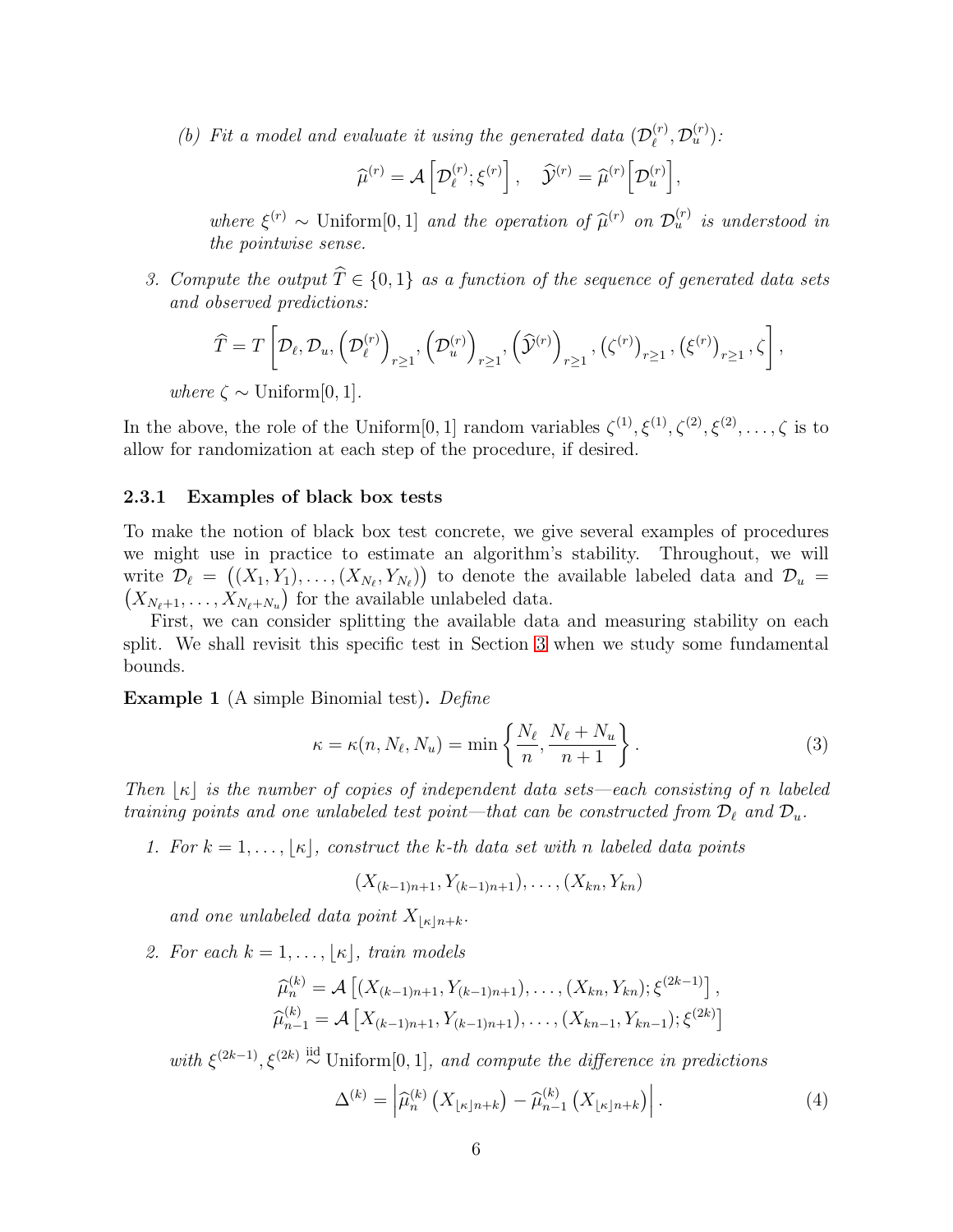3. Compute how many of the  $\Delta^{(k)}$ 's exceed  $\epsilon$ ,

$$
B = \sum_{k=1}^{\lfloor \kappa \rfloor} \mathbbm{1} \left\{ \Delta^{(k)} > \epsilon \right\},\,
$$

and compare this test statistic against the Binomial( $|\kappa|, \delta$ ) distribution, returning  $\widehat{T}_{\epsilon,\delta} = 1$  if B is sufficiently small or  $\widehat{T}_{\epsilon,\delta} = 0$  otherwise (precise details for the test are given in Section [3.1\)](#page-7-1).

Alternatively, instead of partitioning the available data, we can use bootstrapped samples to run the algorithm and generate the empirical differences  $\Delta^{(k)}$ :

<span id="page-6-0"></span>Example 2 (Bootstrapped sample method).

- 1. For  $r = 1, \ldots, R$ , construct a bootstrapped training sample  $(X_1^{(r)})$  $\{X_1^{(r)}, Y_1^{(r)}\}, \ldots, (X_n^{(r)}, Y_n^{(r)})$ by sampling with replacement from  $\mathcal{D}_{\ell}$ . Sample a test point  $X_{n+1}^{(r)}$  from  $\mathcal{D}_{u}$ .
- 2. As for Example [1,](#page-5-0) train models  $\widehat{\mu}_n^{(r)}$  and  $\widehat{\mu}_{n-1}^{(r)}$  $_{n-1}^{(r)}$ , and compute the difference in predictions

$$
\Delta^{(r)} = \left| \widehat{\mu}_n^{(r)} \left( X_{n+1}^{(r)} \right) - \widehat{\mu}_{n-1}^{(r)} \left( X_{n+1}^{(r)} \right) \right|.
$$

3. As in Example [1,](#page-5-0) compute how many of the  $\Delta^{(r)}$ 's exceed  $\epsilon$ ,

$$
\sum_{r=1}^R 1 \{\Delta^{(r)} > \epsilon\},\,
$$

and return  $\widehat{T}_{\epsilon,\delta} = 1$  if this value is sufficiently small or  $\widehat{T}_{\epsilon,\delta} = 0$  otherwise.

Or, we may want to use the available data to estimate  $P$  first, and then test the algorithm with simulated data from the estimated distribution  $P$ .

<span id="page-6-1"></span>Example 3 (Simulated sample method).

- 1. Use  $\mathcal{D}_{\ell}$  and  $\mathcal{D}_{u}$  to obtain an estimate  $\widehat{P}$  of P via any method, then for  $r = 1, \ldots, R$ , draw a simulated training set  $(X_1^{(r)})$  $\binom{(r)}{1},\binom{(r)}{1},\ldots,\binom{(X_n^{(r)},Y_n^{(r)})}{\sim}$   $\widehat{P}$  and a simulated test point  $X_{n+1}^{(r)} \sim \widehat{P}_X$ , the marginal distribution of X under  $\widehat{P}_A$ .
- 2. Proceed as in Examples [1](#page-5-0) and [2.](#page-6-0)

Furthermore, the black box testing framework also allows us to use a testing procedure that learns from the earlier stages to improve the design of future queries. For instance, after running any of the above methods for some number of stages, a procedure may try to narrow down the properties of the training set and/or the test point that appear to lead to a lack of stability based on the observed outcomes up to that stage. In the subsequent stages, the data set generation may be made to target these types of training and/or test data to learn more about the algorithm's stability properties before outputting the final answer  $\widehat{T}_{\epsilon,\delta} \in \{0,1\}.$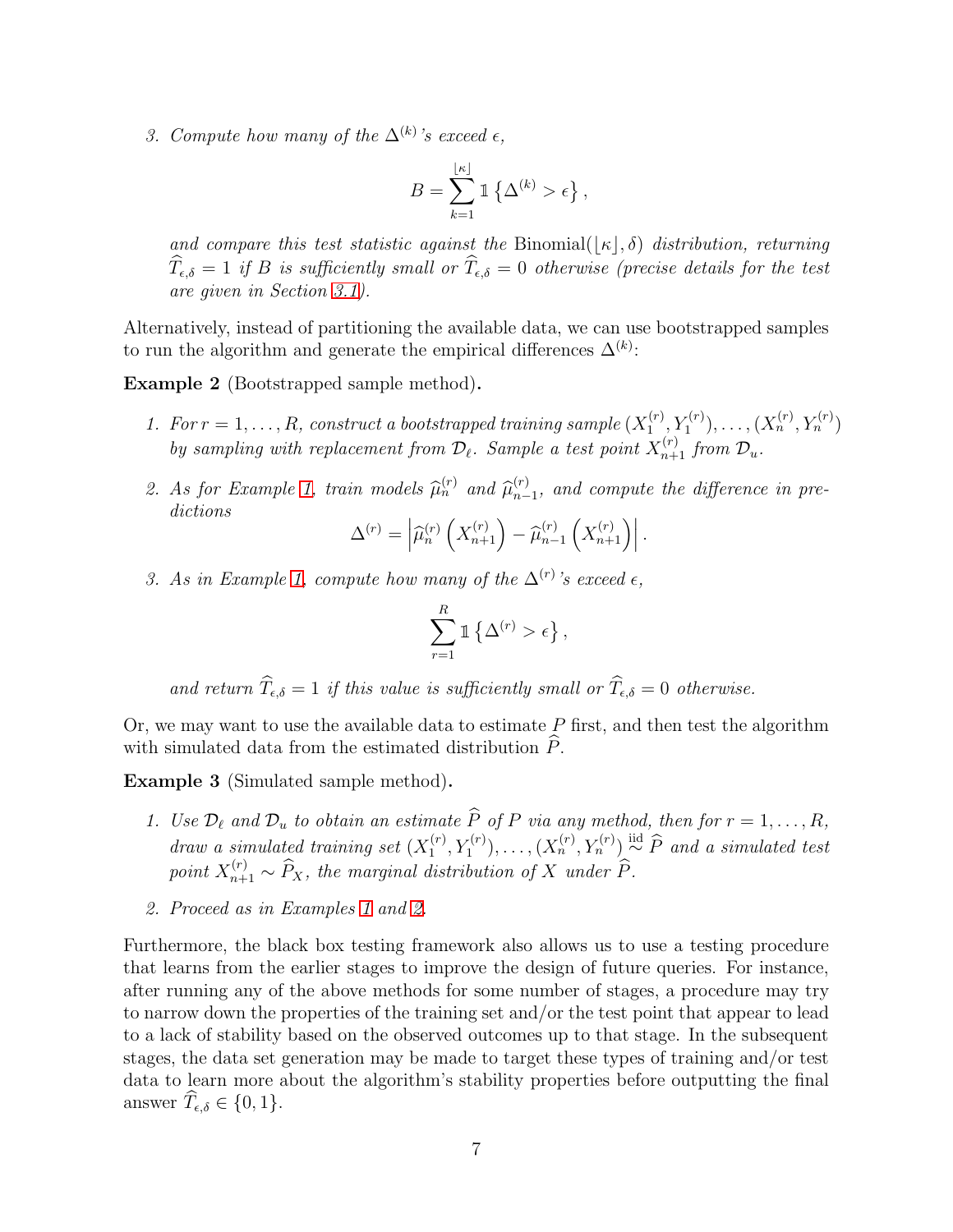#### 2.3.2 Inadmissible tests

Tests that require uncountably infinitely many executions of a black box are not admissible under Definition [2.](#page-4-0) An example is a test  $\hat{T}$  that relies on evaluating

<span id="page-7-2"></span>
$$
\sup_{y \in \mathbb{R}} \left\{ \mathcal{A} \left[ (X_1, Y_1), \dots, (X_{n-1}, Y_{n-1}), (X_n, y); \xi \right] (X_{n+1}) \right\},\tag{5}
$$

since computing this supremum requires uncountably infinitely many calls to  $\mathcal{A}$ . Similarly,

<span id="page-7-3"></span>
$$
\sup_{x \in \mathbb{R}^d} \left\{ \mathcal{A} \left[ (X_1, Y_1), \dots, (X_n, Y_n); \xi \right] (x) \right\} \tag{6}
$$

is also not allowed in general, as it requires uncountably infinitely many evaluates of the fitted regression function  $\widehat{\mu}_n = \mathcal{A}[(X_1, Y_1), \ldots, (X_n, Y_n); \xi].$ 

#### <span id="page-7-4"></span>2.3.3 Black box algorithms and black box functions

Definition [2](#page-4-0) above treats both the algorithm  $\mathcal A$  itself as a black box, but also the resulting fitted functions  $\hat{\mu}$ . That is, this definition allows for a setting where even the fitted functions themselves may be so complex that they can be studied only empirically—if we run the model fitting algorithm A to produce functions  $\hat{\mu}_n$  and  $\hat{\mu}_{n-1}$ , we might only be able to compare these functions by comparing  $\hat{\mu}_n(x)$  against  $\hat{\mu}_{n-1}(x)$  on various test points  $x$ , but might not be able to provide a meaningful bound on the maximum difference  $\sup_x |\widehat{\mu}_n(x) - \widehat{\mu}_{n-1}(x)|.$ 

In some settings, however, we might assume that the black-box algorithm  $A$  returns functions  $\hat{\mu}$  that can be studied analytically. As an example, A might perform feature selection via some complex and intractable procedure, but might always output a linear model. In this scenario the resulting fitted model  $\hat{\mu}$  can therefore be studied theoretically as well as empirically. In particular, this means that calculations of the form [\(5\)](#page-7-2) would continue to not be allowed for any black box test, but calculations of the form [\(6\)](#page-7-3) would be permitted.

We will discuss this alternative definition of the black box setting later on in Section [5.2,](#page-13-0) and will see how this alternative formulation affects the results that we obtain.

## <span id="page-7-0"></span>3 Bounds for black box tests

In this section, we will first study the simple Binomial test defined in Example [1,](#page-5-0) and will analyze its performance as a black-box test that achieves valid inference regardless of the algorithm  $A$  and distribution  $P$ . We will then prove that the performance of this simple procedure is in fact essentially optimal among all black box tests.

### <span id="page-7-1"></span>3.1 A simple Binomial test

Recall the simple Binomial test described in Example [1:](#page-5-0) after constructing  $\vert \kappa \vert$  many independent data sets, each consisting of  $n$  labeled points and one unlabeled point, we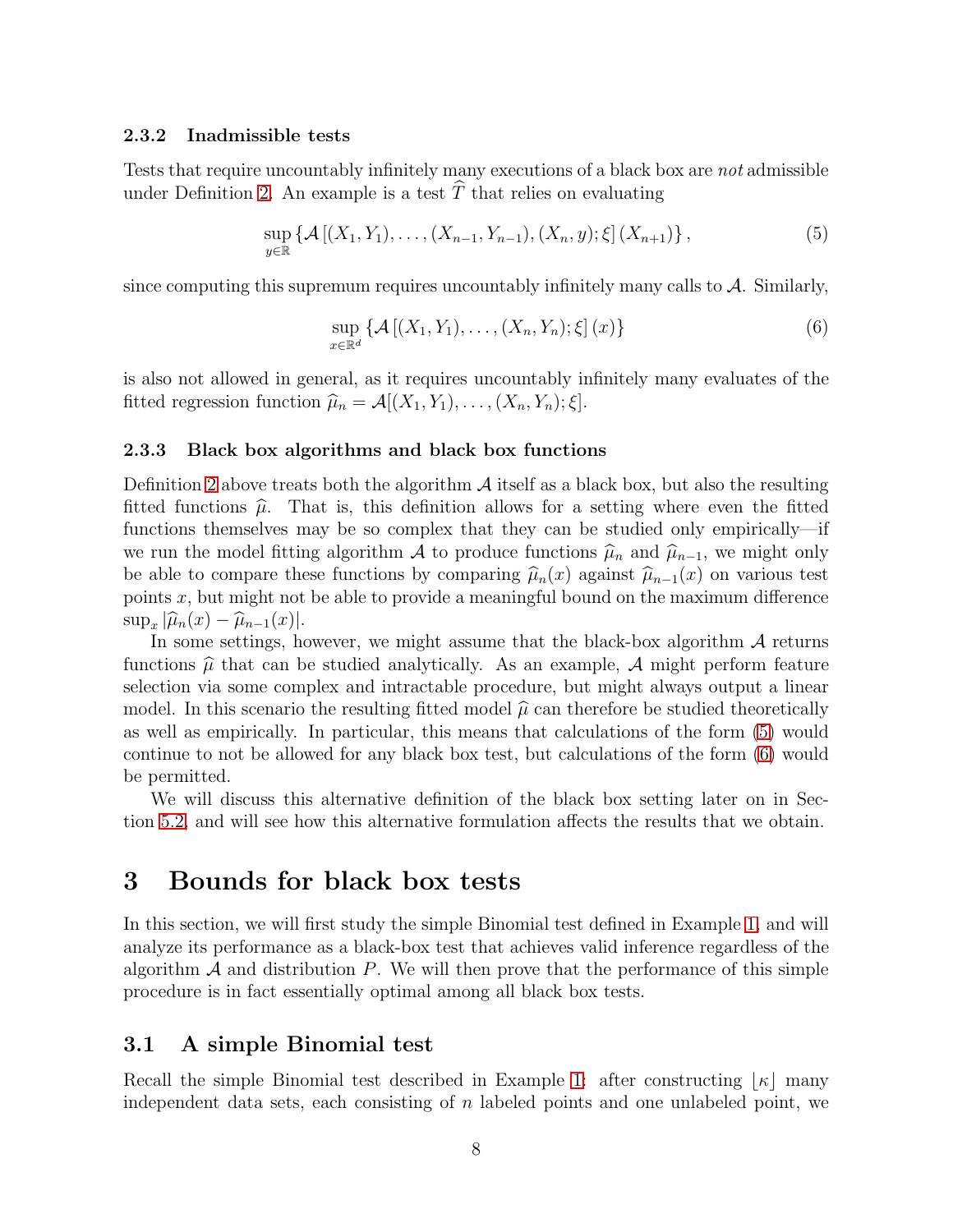compute the difference in predictions  $\Delta^{(k)}$  as in [\(4\)](#page-5-1) induced by comparing  $\hat{\mu}_n$  and  $\hat{\mu}_{n-1}$ for each independent data set  $k = 1, \ldots, |\kappa|$ , and then construct the test statistic

$$
B = \sum_{k=1}^{\lfloor \kappa \rfloor} \mathbb{1} \left\{ \Delta^{(k)} > \epsilon \right\},\,
$$

so that the empirical proportion  $B/[\kappa]$  is an estimate of  $\mathbb{P}\{|\hat{\mu}_n(X_{n+1}) - \hat{\mu}_{n-1}(X_{n+1})| > \epsilon\}.$ Comparing to the bound [\(1\)](#page-2-0) in the definition of stability (Definition [1\)](#page-2-1), we see that we should return  $\hat{T}_{\epsilon,\delta} = 1$  if the empirical proportion  $B/[\kappa]$  is sufficiently below  $\delta$ .

To make this precise, we first observe that since the  $\Delta^{(k)}$ 's are constructed on independent subsets of the data, we have  $B \sim \text{Binomial}(\lfloor \kappa \rfloor, \delta_{\epsilon}^*)$ , where

<span id="page-8-1"></span>
$$
\delta_{\epsilon}^* = \mathbb{P}\left\{ |\widehat{\mu}_n(X_{n+1}) - \widehat{\mu}_{n-1}(X_{n+1})| > \epsilon \right\} \tag{7}
$$

is the unknown true probability (that is,  $\delta_{\epsilon}^*$  is the smallest possible value of  $\delta'$  so that  $(A, P, n)$  is  $(\epsilon, \delta')$ -stable). Therefore, we simply need to perform a one-tailed Binomial test on B to test whether  $\delta_{\epsilon}^* \leq \delta$ , in which case  $T_{\epsilon,\delta}^* = 1$ , or  $\delta_{\epsilon}^* > \delta$ , in which case  $T_{\epsilon,\delta}^* = 0$ . To perform this test, define  $k_{\kappa,\delta}^* \in \{0,\ldots,\lfloor \kappa \rfloor - 1\}$  and  $a_{\kappa,\delta}^* \in (0,1]$  as the unique values satisfying<sup>2</sup>

$$
\mathbb{P}\left\{\text{Binomial}(\lfloor \kappa \rfloor, \delta) < k\right\} + a^*_{\kappa, \delta} \cdot \mathbb{P}\left\{\text{Binomial}(\lfloor \kappa \rfloor, \delta) = k\right\} = \alpha,
$$

and then define

<span id="page-8-0"></span>
$$
\widehat{T}_{\epsilon,\delta} = \begin{cases}\n1, & \text{if } B < k_{\kappa,\delta}^*, \\
\mathbb{1}\left\{\zeta \le a_{\kappa,\delta}^*\right\}, \text{where } \zeta \sim \text{Uniform}[0,1], & \text{if } B = k_{\kappa,\delta}^*, \\
0, & \text{if } B > k_{\kappa,\delta}^*.\n\end{cases}
$$
\n(8)

Clearly, this test is a black box test in the sense of Definition [2.](#page-4-0) We now verify the assumption-free validity property [\(2\)](#page-3-0) to ensure bounded error for detecting that an algorithm is not stable, and calculate this test's power to detect when an algorithm is stable.

<span id="page-8-3"></span>**Theorem 1.** Fix any parameters  $\epsilon \geq 0$  and  $\delta \in [0,1)$ , and any Type I error level  $\alpha \in$  $(0, 1)$ . Fix any integers  $n \geq 2$  and  $N_{\ell}, N_u \geq 0$ , and define  $\lfloor \kappa \rfloor$  as in [\(3\)](#page-5-2). Then the black box test  $\widehat{T}_{\epsilon,\delta}$  defined in [\(8\)](#page-8-0) above satisfies the assumption-free validity [\(2\)](#page-3-0) at level  $1 - \alpha$ , *i.e.*, for any  $(A, P, n)$  that is not  $(\epsilon, \delta)$ -stable (i.e.,  $T^*_{\epsilon, \delta} = 0$ ), it holds that

$$
\mathbb{P}\left\{\widehat T_{\epsilon,\delta}=1\right\}\leq \alpha.
$$

Moreover, for any  $(A, P, n)$  that is  $(\epsilon, \delta)$ -stable (i.e.,  $T_{\epsilon, \delta}^* = 1$ ), if either  $\delta_{\epsilon}^* = 0$  or  $\delta \leq$  $1 - \alpha^{1/\lfloor \kappa \rfloor}$  then the power of the test is given by

<span id="page-8-2"></span>
$$
\mathbb{P}\left\{\widehat{T}_{\epsilon,\delta}=1\right\} = \left\{\alpha \cdot \left(\frac{1-\delta_{\epsilon}^{*}}{1-\delta}\right)^{\lfloor \kappa \rfloor}\right\} \wedge 1, \tag{9}
$$

where  $\delta_{\epsilon}^{*}$  is defined as in [\(7\)](#page-8-1).

<sup>&</sup>lt;sup>2</sup>Abusing notation, the Binomial $(0, \delta)$  distribution should be interpreted as a point mass at zero. In this way, the defined procedure is able to include the case that  $\lfloor \kappa \rfloor = 0$  (i.e.,  $N_{\ell} < n$  or  $N_{\ell} + N_{u} < n + 1$ ).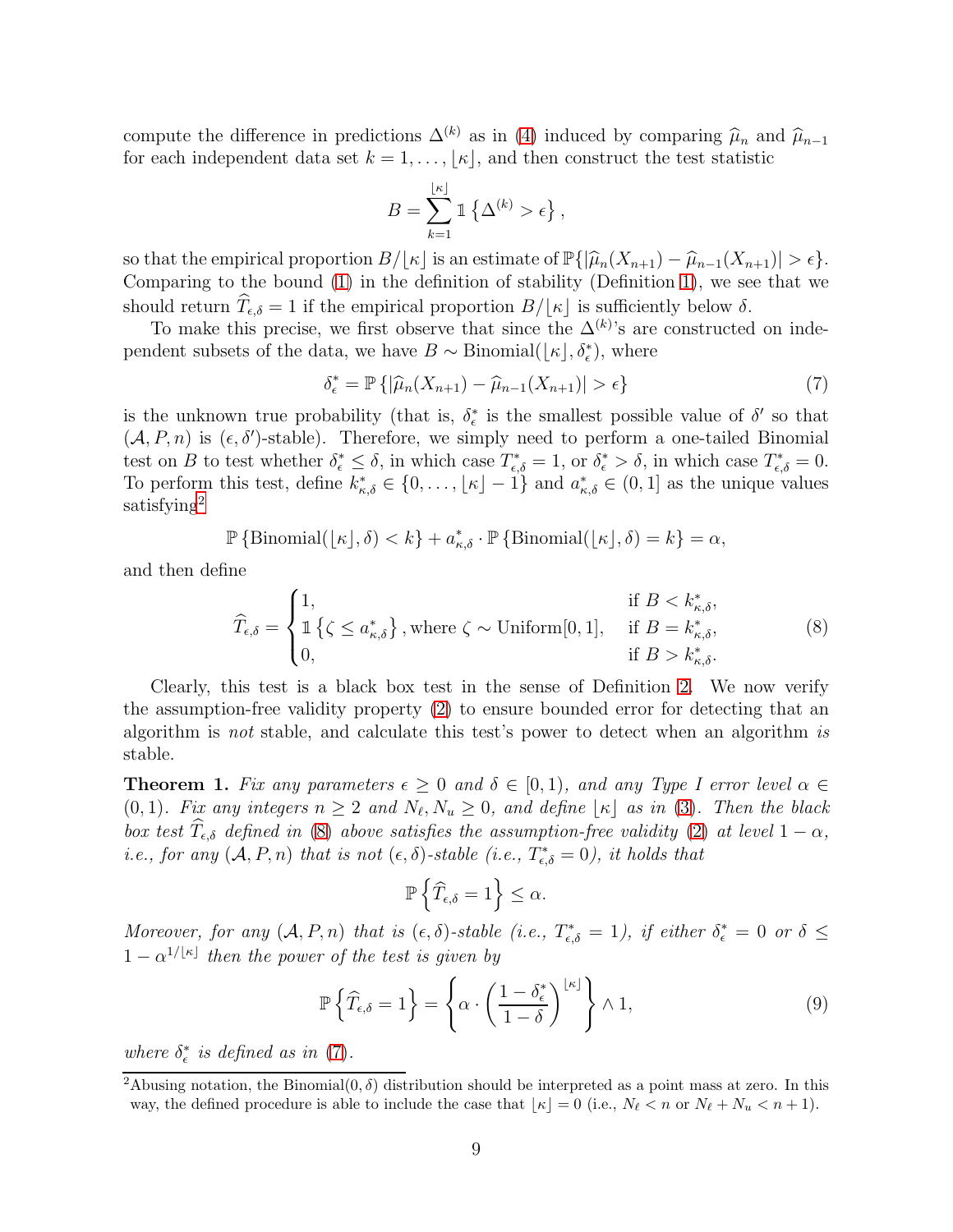These results are straightforward consequences of the fact that  $B \sim \text{Binomial}(\lfloor \kappa \rfloor, \delta_{\epsilon}^*)$  for any  $(\mathcal{A}, P, n)$ , i.e., the distribution of B depends on  $(\mathcal{A}, P, n)$  only through the parameter  $\delta_{\epsilon}^*$ . We give the full proof in Appendix [A.](#page-15-7)

To understand the setting in which the power calculation applies, the two special cases are exactly the settings where the outcome  $T_{\epsilon,\delta} = 1$  can occur only when  $B = 0$ , i.e., when we observe  $\Delta^{(k)} \leq \epsilon$  for all  $k = 1, \ldots, |\kappa|$  data sets. In particular, the condition  $\delta \leq 1 - \alpha^{1/|\kappa|}$  is not very restrictive in practical scenarios. For example, taking  $\delta = 0.1$ (i.e., a 10% chance of instability) and  $\alpha = 0.1$  (i.e., a 10% Type I error rate), this condition is satisfied for any  $|\kappa| < 21$  (i.e., the amount of data available for testing is less than 21 times than the sample size  $n$  we are interested in studying).

### 3.2 A bound on power for all black box tests

The simple black box test defined in [\(8\)](#page-8-0) above appears to be a very naive and inefficient proposal—in particular, we only use a single split of the available data into  $|\kappa|$  data sets of size  $n+1$  (i.e., n labeled training points and one unlabeled test point), and the algorithm A is only called  $2|\kappa|$  many times. We might expect to increase the power of the test by re-splitting or by resampling as in Example [2,](#page-6-0) or perhaps by creating new data through simulation or perturbation as in Example [3,](#page-6-1) so that it may be possible to observe the algorithm's stability behavior on a wider range of different data sets.

However, our next result establishes that, despite its simplicity, the simple Binomial test proposed in [\(8\)](#page-8-0) is optimal in some regimes, in the sense that no universally valid black box test can improve its power.

<span id="page-9-0"></span>**Theorem 2.** Fix any parameters  $\epsilon \geq 0$  and  $\delta \in [0,1)$ , any Type I error level  $\alpha \in (0,1)$ , and any integers  $n \geq 2$  and  $N_{\ell}, N_u \geq 0$ . Let  $T_{\epsilon,\delta}$  be any black box test as in Definition [2,](#page-4-0) which satisfies the assumption-free validity [\(2\)](#page-3-0) at level  $1-\alpha$ . Then, for any  $(\mathcal{A}, P, n)$  that is  $(\epsilon, \delta)$ -stable (i.e.,  $T_{\epsilon, \delta}^* = 1$ ), the power of  $T_{\epsilon, \delta}$  is bounded as

<span id="page-9-1"></span>
$$
\mathbb{P}\left\{\widehat{T}_{\epsilon,\delta}=1\right\} \leq \left\{\alpha \cdot \left(\frac{1-\delta_{\epsilon}^{*}}{1-\delta}\right)^{\kappa}\right\} \wedge 1, \tag{10}
$$

where  $\kappa = \kappa(n, N_{\ell}, N_u)$  is defined as in [\(3\)](#page-5-2).

We prove this theorem in Appendix [B.](#page-16-0) The key idea is that for any triple  $(A, P, n)$ that is  $(\epsilon, \delta)$ -stable, we can perturb the algorithm A and the data distribution P very slightly so that the perturbed triple, call it  $(\mathcal{A}', P', n)$ , is no longer  $(\epsilon, \delta)$ -stable, but with only  $N_{\ell}$  labeled data points and  $N_{u}$  unlabeled data points available, it is difficult to tell apart the outcomes of running the original algorithm  $A$  on data from  $P$  from the outcomes of running the perturbed algorithm  $\mathcal{A}'$  on data from  $P'$ . Since validity of the test ensures that  $\mathbb{P}\{\hat{T}_{\epsilon,\delta} = 1\}$  must be  $\leq \alpha$  for the triple  $(\mathcal{A}', P', n)$ , it therefore follows that this probability cannot be much larger than  $\alpha$  for the original triple  $(A, P, n)$ .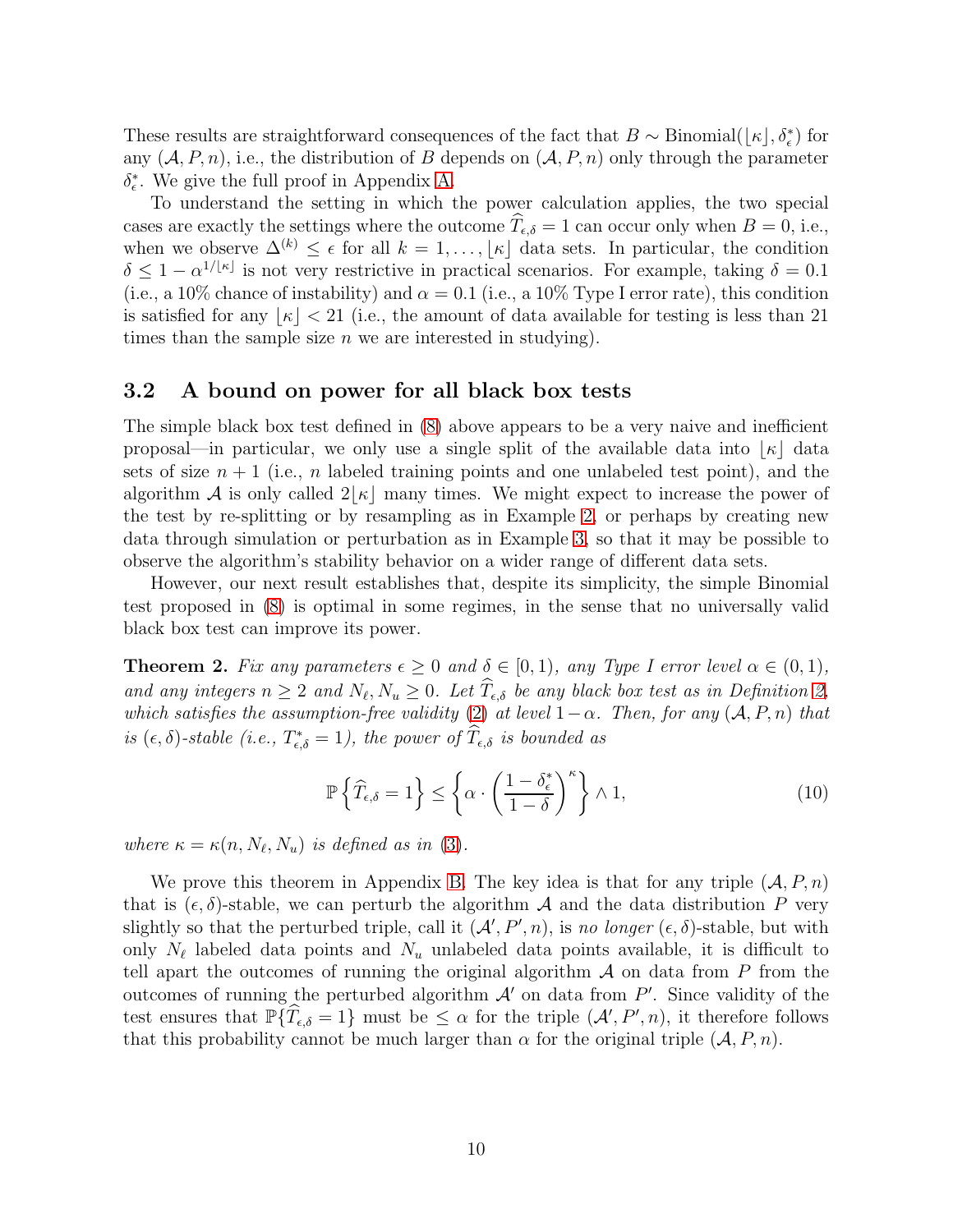#### 3.2.1 Matching upper and lower bounds

To understand the implications of Theorem [2,](#page-9-0) let us compare the upper bound on power [\(10\)](#page-9-1), which holds universally for any black box test of stability with assumption-free validity, to the power achieved by our very simple test [\(9\)](#page-8-2). In particular, in the case where  $\kappa$  is an integer, we see that the simple Binomial test defined in [\(8\)](#page-8-0) is in fact optimal over all black box tests in the regime  $\delta_{\epsilon}^* = 0$  or  $\delta \leq 1 - \alpha^{1/[\kappa]}$ . That is to say, there is no possibility of power gain by running a more complicated procedure in this scenario. For example, in this regime, if  $N_{\ell} = n$  (i.e., the number of available labeled data points matches the sample size at which we want to test stability), then  $|\kappa| = 1$  and we can therefore test the stability of  $A$  with maximum power using only two runs of  $A$  (on the n points to fit  $\hat{\mu}_n$ , and on the first  $n-1$  points to fit  $\hat{\mu}_{n-1}$ ). This is a surprising result—we would intuitively expect that additional runs of  $A$ , on more carefully curated data sets obtained via some more sophisticated resampling procedure, might yield useful information about stability beyond simply calling  $\mathcal A$  on the single available data set. However, by comparing the power achieved in Theorem [1](#page-8-3) and the universal upper bound shown in Theorem [2,](#page-9-0) we see that any additional calls to  $A$  are not adding any information to the test.

#### 3.2.2 Power and sample size

Is Theorem [2](#page-9-0) a pessimistic result? The answer depends on how one wishes to use a stability test. Broadly speaking, we can imagine two different types of goals.

First, we might simply be interested in characterizing the algorithm, by studying its behavior and its properties on different data distributions. In this setting, it is plausible that we might be interested in learning about the algorithm's stability at a sample size n that is far smaller than the available data set size  $N_{\ell} + N_{u}$ . Here, the power of a black box test can be quite high as long as the sample size ratio  $\kappa$  is large.

Alternatively, it may be the case that we are not interested in learning about the algorithm's stability for its own sake, but rather that we need to verify that stability holds in order to check assumptions for other procedures. For example, for the task of predicting plausible values of Y given a new value of  $X$ , methods based on cross-validation can be used to construct predictive intervals around  $\hat{\mu}_n(X)$ , but their coverage guarantees typically require algorithmic stability [\[Steinberger and Leeb, 2016,](#page-15-8) [2020,](#page-15-1) [Barber et al.,](#page-14-4) [2021\]](#page-14-4). In this case, we would probably want to test the algorithm's stability at the same sample size as the number of available labeled data points (i.e.,  $n = N_{\ell}$ ), since we would expect that using the largest possible sample size for training would yield the most accurate fitted model. This is the scenario for which the implications of Theorem [2](#page-9-0) are quite discouraging. When  $|\kappa|=1$ , the maximum possible power is upper-bounded by  $\alpha/(1-\delta)$ , which is not much higher than the type-I error level  $\alpha$  if  $\delta$  is small. In other words, it is impossible to be substantially better than random if we need to check the stability assumption at a sample size  $n \approx N_{\ell}$ .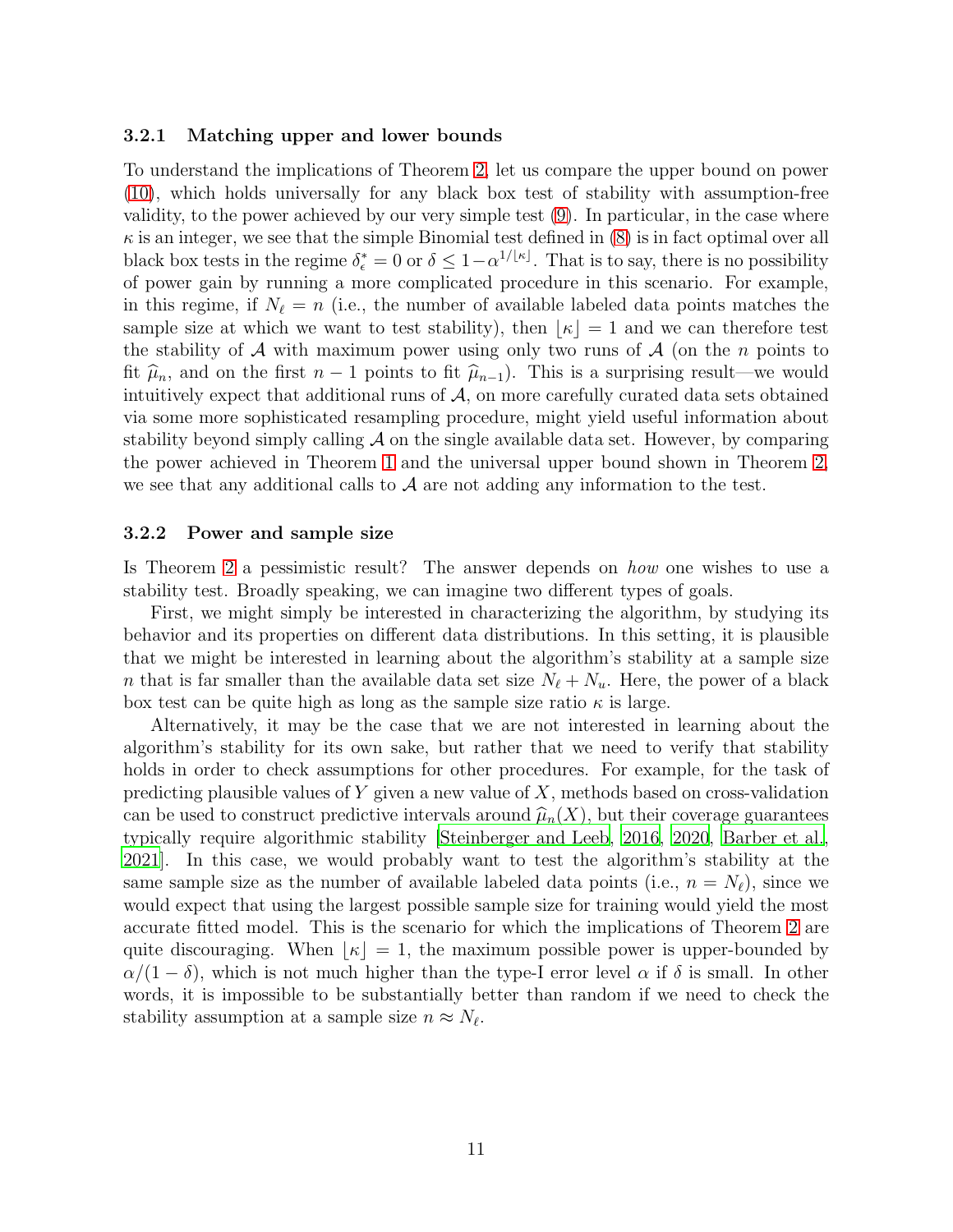## 4 Alternative targets for inference

So far, we have focused on finding an answer to the binary question "Does  $(\mathcal{A}, P, n)$  satisfy  $(\epsilon, \delta)$ -stability?", with a fixed  $\epsilon$  and  $\delta$ . However, this is only one of many possible ways to formulate this inference problem, and here we list two additional questions that are also of interest.

Given a fixed  $\epsilon \geq 0$  and a desired confidence level  $1 - \alpha$ , is it possible to compute a data-dependent estimate  $\delta_{\epsilon}$  such that  $(\mathcal{A}, P, n)$  is  $(\epsilon, \delta_{\epsilon})$ -stable with probability at least  $1 - \alpha$ ?

Given a fixed  $\delta \in [0, 1)$  and a desired confidence level  $1 - \alpha$ , is it possible to compute a data-dependent estimate  $\hat{\epsilon}_{\delta}$  such that  $(\mathcal{A}, P, n)$  is  $(\hat{\epsilon}_{\delta}, \delta)$ -stable with probability at least  $1 - \alpha$ ?

Similarly to how we defined the "ground truth"  $T_{\epsilon,\delta}^*$  for the data-dependent outcome  $T_{\epsilon,\delta}$ , we define the associated targets as

$$
\delta_{\epsilon}^* = \inf \left\{ \delta \geq 0 : T_{\epsilon,\delta}^* = 1 \right\}, \quad \epsilon_{\delta}^* = \inf \left\{ \epsilon \geq 0 : T_{\epsilon,\delta}^* = 1 \right\}.
$$

Examining the definition of  $T_{\epsilon,\delta}^*$ , we can observe that  $\delta_{\epsilon}^* = \mathbb{P}\{|\hat{\mu}_n(X_{n+1}) - \hat{\mu}_{n-1}(X_{n+1})| > \epsilon\}$  (as considered earlier in [\(7\)](#page-8-1)), while  $\epsilon_{\delta}^*$  is the  $(1 - \delta)$ -quantile of  $|\hat{\mu}_n(X_{n+1}) - \hat{\mu}_{n-1}(X_{n+1})|$ By definition of  $(\epsilon, \delta)$ -stability, we see that for any  $(\epsilon, \delta)$ , it holds that

$$
T_{\epsilon,\delta}^* = 1 \quad \iff \quad \delta \ge \delta_{\epsilon}^* \quad \iff \quad \epsilon \ge \epsilon_{\delta}^*.
$$

Next, we define notions of assumption-free validity for inference on each of the new targets. For the problem of estimating  $\delta_{\epsilon}^{*}$  given a fixed  $\epsilon \geq 0$ , we seek an estimator  $\delta_{\epsilon}$ such that

<span id="page-11-0"></span>
$$
\mathbb{P}\left\{\widehat{\delta}_{\epsilon} \ge \delta_{\epsilon}^*\right\} \ge 1 - \alpha \text{ for all } (\mathcal{A}, P, n). \tag{12}
$$

(Equivalently,  $\mathbb{P}\{T_{\epsilon,\widehat{\delta}_{\epsilon}}^*=1\}\geq 1-\alpha.$ ) In other words, given an algorithm A and data drawn from P, we conclude with  $1 - \alpha$  level confidence that  $(\mathcal{A}, P, n)$  is  $(\epsilon, \widehat{\delta}_{\epsilon})$ -stable. Similarly, for the problem of estimating  $\epsilon_{\delta}^{*}$  given a fixed  $\delta \in [0,1)$ , we seek an estimator  $\widehat{\epsilon}_{\delta}$  such that

<span id="page-11-1"></span>
$$
\mathbb{P}\left\{\hat{\epsilon}_{\delta} \geq \epsilon_{\delta}^*\right\} \geq 1 - \alpha \text{ for all } (\mathcal{A}, P, n). \tag{13}
$$

(Equivalently,  $\mathbb{P}\{T^*_{\hat{\epsilon}_\delta,\delta}=1\}\geq 1-\alpha.$ ) In other words, given an algorithm A and data drawn from P, we conclude with  $1 - \alpha$  level confidence that  $(A, P, n)$  is  $(\hat{\epsilon}_{\delta}, \delta)$ -stable.

It turns out that these inference targets are highly interconnected—any procedure that is able to achieve one can be adapted to achieve the other two. The following proposition says that any assumption-free estimation procedure (for either parameter) can be turned into an assumption-free test  $\widehat{T}_{\epsilon,\delta}$ , and vice versa.

<span id="page-11-2"></span>**Proposition 1.** The following equivalence holds for inference procedures  $T_{\epsilon,\delta}$ ,  $\delta_{\epsilon}$ , and  $\hat{\epsilon}_{\delta}$ :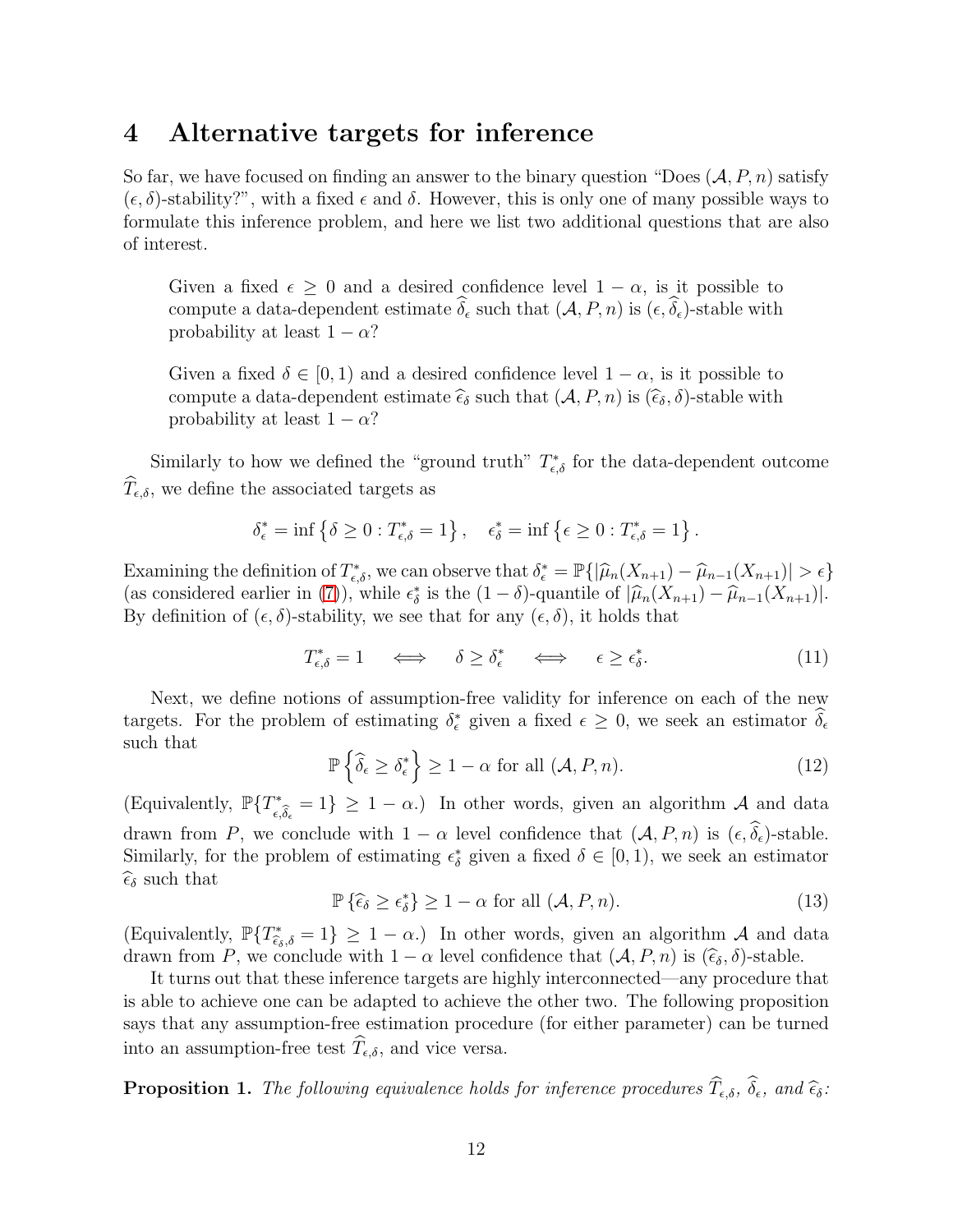- (a) For any fixed  $\epsilon \geq 0$ , suppose there is an estimator  $\delta_{\epsilon}$  satisfying [\(12\)](#page-11-0). Then for any  $\delta \in [0, 1)$ , the test  $\widehat{T}_{\epsilon, \delta} = \mathbb{1} \{ \widehat{\delta}_{\epsilon} \leq \delta \}$  satisfies [\(2\)](#page-3-0).
- (b) For any fixed  $\delta \in [0,1)$ , suppose there is an estimator  $\hat{\epsilon}_{\delta}$  satisfying [\(13\)](#page-11-1). Then for any  $\epsilon \geq 0$ , the test  $\widehat{T}_{\epsilon,\delta} = \mathbb{1}\{\widehat{\epsilon}_{\delta} \leq \epsilon\}$  satisfies [\(2\)](#page-3-0).
- (c) Suppose  $\{\widehat{T}_{\epsilon,\delta} : \epsilon \geq 0, \ \delta \in [0,1]\}$  is a family of tests such that each  $\widehat{T}_{\epsilon,\delta}$  satisfies [\(2\)](#page-3-0). Then, for any fixed  $\epsilon \geq 0$ , the estimator  $\delta_{\epsilon} = \inf \{ \delta : T_{\epsilon, \delta'} = 1 \ \forall \ \delta' \geq \delta \}$  satisfies  $(12).$  $(12).$
- (d) Similarly, under the same assumptions as in (c), for any fixed  $\delta \in [0,1)$ , the estimator  $\widehat{\epsilon}_{\delta} = \inf \{ \epsilon : \widehat{T}_{\epsilon',\delta} = 1 \ \forall \ \epsilon' \geq \epsilon \} \ \text{ satisfies (13)}.$  $\widehat{\epsilon}_{\delta} = \inf \{ \epsilon : \widehat{T}_{\epsilon',\delta} = 1 \ \forall \ \epsilon' \geq \epsilon \} \ \text{ satisfies (13)}.$  $\widehat{\epsilon}_{\delta} = \inf \{ \epsilon : \widehat{T}_{\epsilon',\delta} = 1 \ \forall \ \epsilon' \geq \epsilon \} \ \text{ satisfies (13)}.$

The proof is in Appendix [C.](#page-24-0)

Proposition [1](#page-11-2) implies that the problems of assumption-free inference for any of these three targets are essentially equivalent. Therefore, although we have exclusively focused on the question of testing stability at a fixed  $(\epsilon, \delta)$  in the earlier sections, our conclusions apply to the other two inference problems as well to bound the power of any black box procedure. Specifically, assuming that  $\delta_{\epsilon}$  (respectively,  $\hat{\epsilon}_{\delta}$ ) is a black box procedure in the same sense as Definition [2,](#page-4-0) combining Theorem [2](#page-9-0) with part (a) (respectively, part (b)) of Proposition [1](#page-11-2) will yield an upper bound on the probability of the event  $\hat{\delta}_{\epsilon} \leq \delta$ (respectively,  $\widehat{\epsilon}_{\delta} \leq \epsilon$ ).

## 5 Discussion

In this work, we have shown a universal bound on the power achievable by any black box test of stability (Theorem [2\)](#page-9-0), and have seen that, surprisingly, in some regimes the maximum power is achieved by a simple Binomial test that only calls the algorithm once for each batch of n labeled data points and one unlabeled test point (Theorem [1\)](#page-8-3). To conclude, we will now discuss some implications and extensions of these results, which we leave up to future work.

### 5.1 The role of uncountability

Our optimality result (Theorem [2\)](#page-9-0) applies to a test with assumption-free validity as defined by  $(2)$ , i.e., the bound on power applies to a test that controls the Type I error for any pair of algorithm and data distribution. Thus, to prove the theorem, given an arbitrary  $(\epsilon, \delta)$ -stable triple  $(\mathcal{A}, P, n)$ , we constructed a non- $(\epsilon, \delta)$ -stable triple  $(\mathcal{A}', P', n)$  such that the resulting predictions are hard to distinguish from one another given a limited amount of available data. Our proof relies on finding a point  $x_*$  in the feature space  $\mathbb{R}^d$ , and/or a point  $y_*$  in the response space R, with zero probability of being observed at any point throughout the course of the black box testing procedure (i.e., at any stage of Definition [2\)](#page-4-0). In particular, establishing the existence of such a point relies on the uncountability of  $\mathbb{R}^d$ (for finding  $x_*$ ) or of R (for finding  $y_*$ ).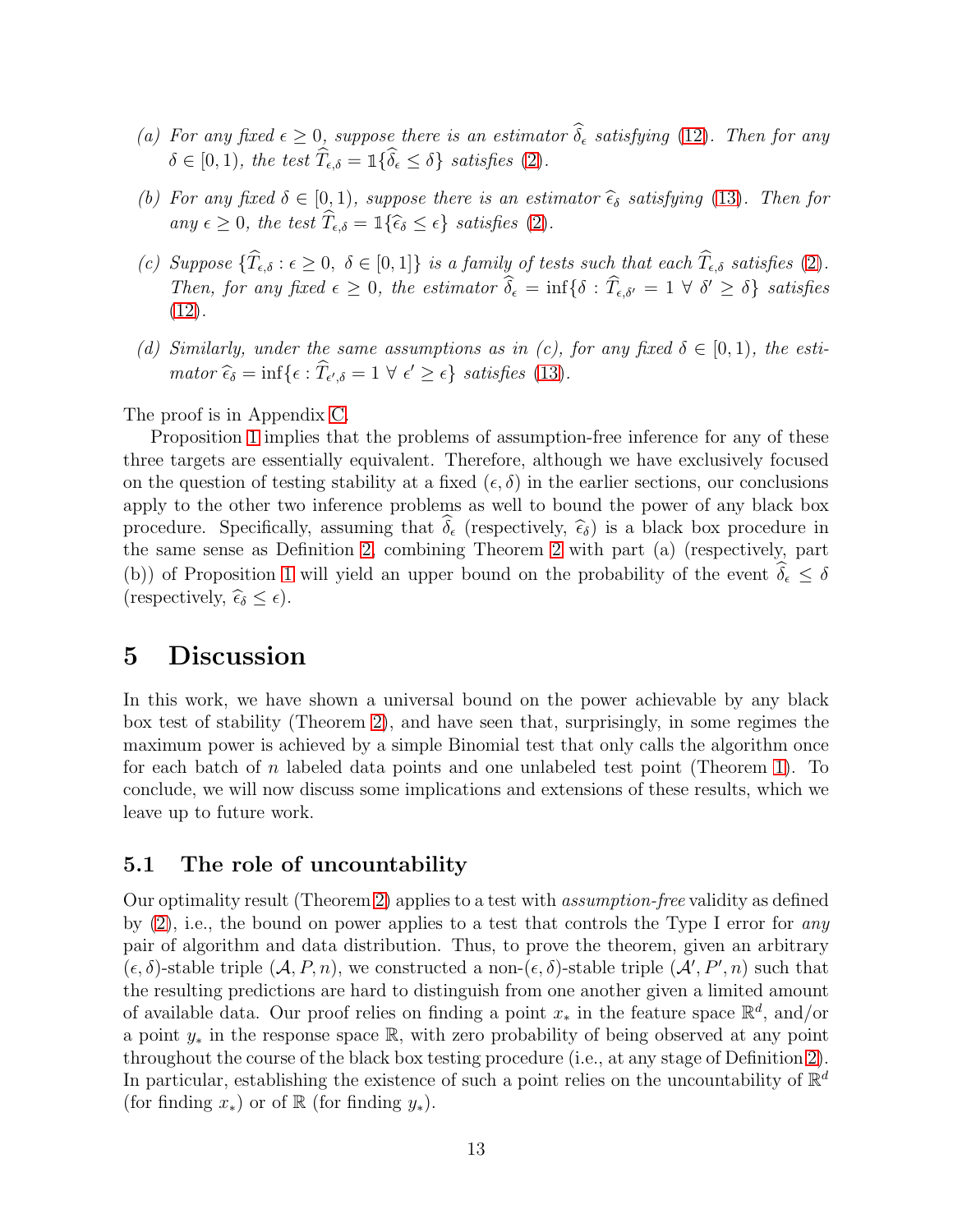However, in some settings either  $X$  and/or  $Y$  may a discrete random variable that is known to take values in a *countable* space  $X \subseteq \mathbb{R}^d$  and/or  $Y \subseteq \mathbb{R}$ . In this type of setting, we may be more interested in a test that is guaranteed to be valid only for  $P$  supported on the relevant space (e.g.,  $\mathbb{X} \times \mathbb{R}$  or  $\mathbb{R}^d \times \mathbb{Y}$ ), as opposed to over all possible P on  $\mathbb{R}^d \times \mathbb{R}$ . For this more restricted definition of validity, the proof technique of finding  $x_*$  and/or  $y_*$ can no longer be carried out, and consequently the upper bound on power [\(10\)](#page-9-1) no longer applies. Assumption-free testing in the discrete setting was studied by [Lee and Barber](#page-15-9) [\[2021\]](#page-15-9) for a different problem—namely, for inference on error in regression—and it seems likely that testing stability with higher power may be achievable using similar techniques.

Note that this setting is different than simply assuming that  $X$  and/or  $Y$  is discrete but not assuming a known support. In particular, if we assume  $X$  and  $Y$  are discrete but any values in  $\mathbb{R}^d \times \mathbb{R}$  might appear in its support, then we may require the validity statement [\(2\)](#page-3-0) to hold only for triples  $(A, P, n)$  where P is discrete; nonetheless, the same upper bound on power given in Theorem [2](#page-9-0) will still hold.

### <span id="page-13-0"></span>5.2 Black box algorithms and black box functions, revisited

In Section [2.3.3](#page-7-4) above, we noted that there may be some settings where the algorithm  $\mathcal A$ is sufficiently complex that it can only be thought of as a "black box" in any analysis, but a fitted function  $\hat{\mu}$  produced by the algorithm is simple enough to analyze theoretically. As mentioned earlier, an example of this type of setting is where fitted functions  $\hat{\mu}$  are always linear models (and therefore, easy to analyze theoretically), but the model fitting algorithm  $\mathcal A$  is itself can only be studied empirically (for instance, some complex procedure for variable selection whose theoretical properties are not well understood). In this setting, we can use similar arguments as in Theorem [2](#page-9-0) to establish an analogous bound on power, with  $\kappa = N_{\ell}/n$  in place of  $\kappa = \min\{N_{\ell}/n,(N_{\ell}+N_u)/(n+1)\}\$ . That is, if we are able to study the fitted  $\hat{\mu}$ 's analytically, this is essentially equivalent to having an unlimited amount of unlabeled data, but we are still constrained by the number  $N_{\ell}$  of available data points.

### 5.3 A different target: data-conditional stability

We have just seen that it is essentially impossible to test whether  $A$  is stable at sample size n, if  $N_{\ell} = n$  is the number of labeled data points available for the test. However, if the reason that we want to test stability is for verifying that predictive inference methods such as jackknife can be applied to A, testing whether  $(A, P, n)$  is  $(\epsilon, \delta)$ -stable may be too strong of a goal. Specifically, given a training data set  $(X_1, Y_1), \ldots, (X_n, Y_n)$  and a test point  $(X_{n+1}, Y_{n+1})$  (where  $Y_{n+1}$  is of course unobserved, since it is the target of predictive inference), examining the proof of [Barber et al. \[2021,](#page-14-4) Theorem 5] we see that the predictive coverage of the jackknife method relies on bounding

<span id="page-13-1"></span>
$$
|\widehat{\mu}_{n;-i}(X_i) - \widehat{\mu}_{n+1;-i}(X_i)| \tag{14}
$$

where  $\widehat{\mu}_{n;-i}$  denotes the model fitted by running A on data points  $((X_j, Y_j) : 1 \leq j \leq j \leq j \leq k-1)$ n,  $j \neq i$  and  $\hat{\mu}_{n+1,-i}$  denotes the model fitted by running A on data points  $((X_j, Y_j)$ :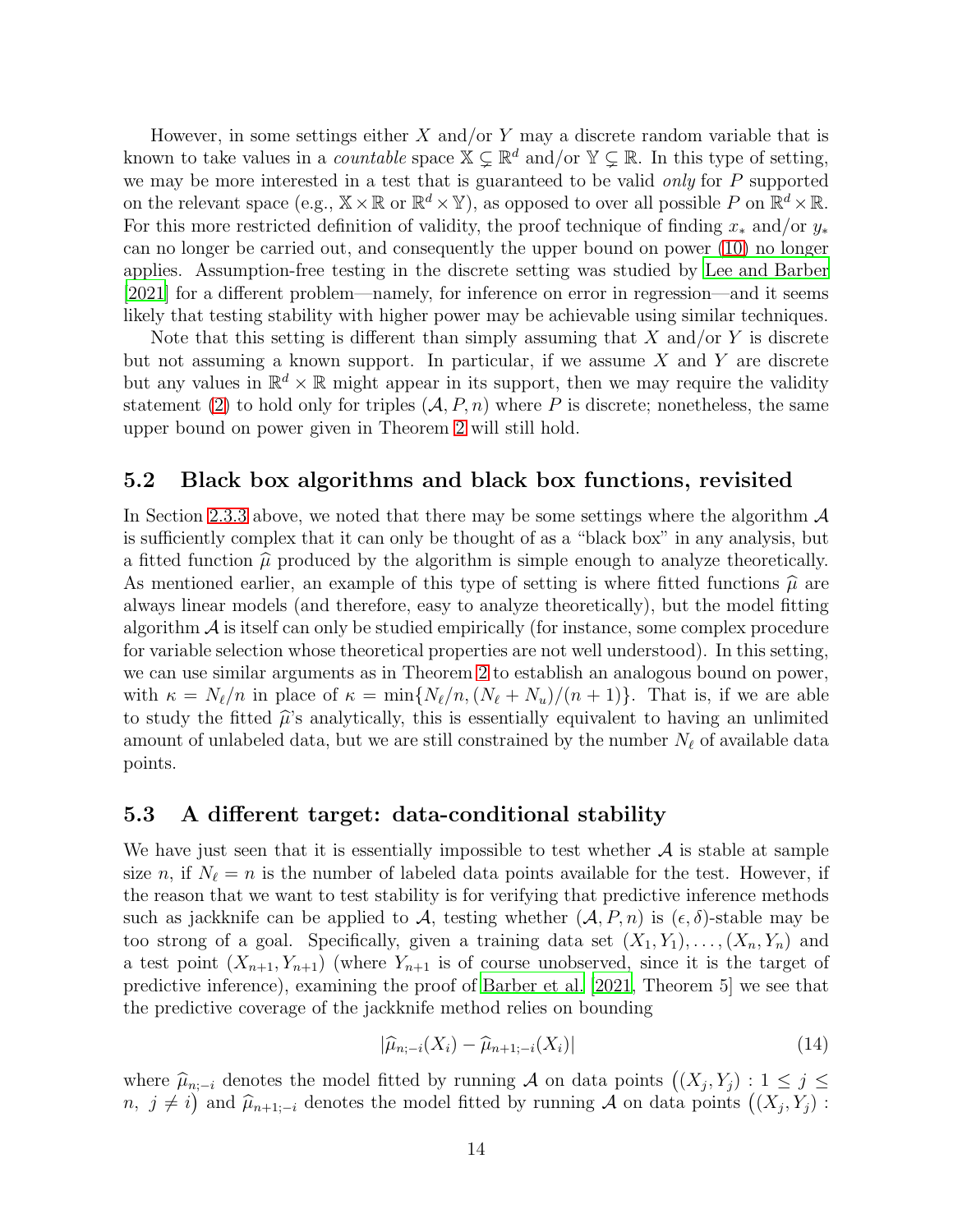$1\leq j\leq n+1, \ j\neq i$ .

Requiring stability of  $(A, P, n)$ , as in Definition [1,](#page-2-1) ensures that the quantity [\(14\)](#page-13-1) is small with high probability over a random draw of the entire data set. On the other hand, when using stability in the proof of the jackknife's predictive coverage, we only need to know that the quantity [\(14\)](#page-13-1) is small on the actual data set, which we are able to observe with the exception of the last point  $(X_{n+1}, Y_{n+1})$ . In other words, we only need to test whether  $\mathcal A$  is stable with respect to a random draw of this single last data point (and we can condition on the training set). This notion of "data-conditional stability" appears to be a weaker property than the (unconditional) stability property of Definition [1,](#page-2-1) and therefore it may be possible to test this conditional property with higher power than the bounds established in Theorem [2.](#page-9-0)

## Acknowledgements

B.K. acknowledge the support from the National Institutes of Health via grants R01GM114029 and R01GM133848. R.F.B. was supported by the National Science Foundation via grants DMS-1654076 and DMS-2023109, and by the Office of Naval Research via grant N00014- 20-1-2337.

# References

- <span id="page-14-4"></span>Rina Foygel Barber, Emmanuel J. Cand`es, Aaditya Ramdas, and Ryan J. Tibshirani. Predictive inference with the jackknife+. The Annals of Statistics, 49(1):486–507, 2021. doi: 10.1214/20-AOS1965. URL <https://doi.org/10.1214/20-AOS1965>.
- <span id="page-14-0"></span>Olivier Bousquet and André Elisseeff. Stability and generalization. *Journal of Machine* Learning Research, 2:499–526, 2002.
- <span id="page-14-5"></span>Zhun Deng, Hangfeng He, and Weijie Su. Toward better generalization bounds with locally elastic stability. In Marina Meila and Tong Zhang, editors, Proceedings of the 38th International Conference on Machine Learning, volume 139 of Proceedings of Machine Learning Research, pages 2590–2600. PMLR, 2021. URL <https://proceedings.mlr.press/v139/deng21b.html>.
- <span id="page-14-1"></span>L. Devroye and T. Wagner. Distribution-free inequalities for the deleted and holdout error estimates. IEEE Transactions on Information Theory, 25(2):202–207, 1979a. doi: 10.1109/TIT.1979.1056032.
- <span id="page-14-2"></span>L. Devroye and T. Wagner. Distribution-free performance bounds for potential function rules. IEEE Transactions on Information Theory, 25(5):601–604, 1979b. doi: 10.1109/ TIT.1979.1056087.
- <span id="page-14-3"></span>Michael Kearns and Dana Ron. Algorithmic stability and sanity-check bounds for leaveone-out cross-validation. Neural Computation, 11:1427–1453, 1999.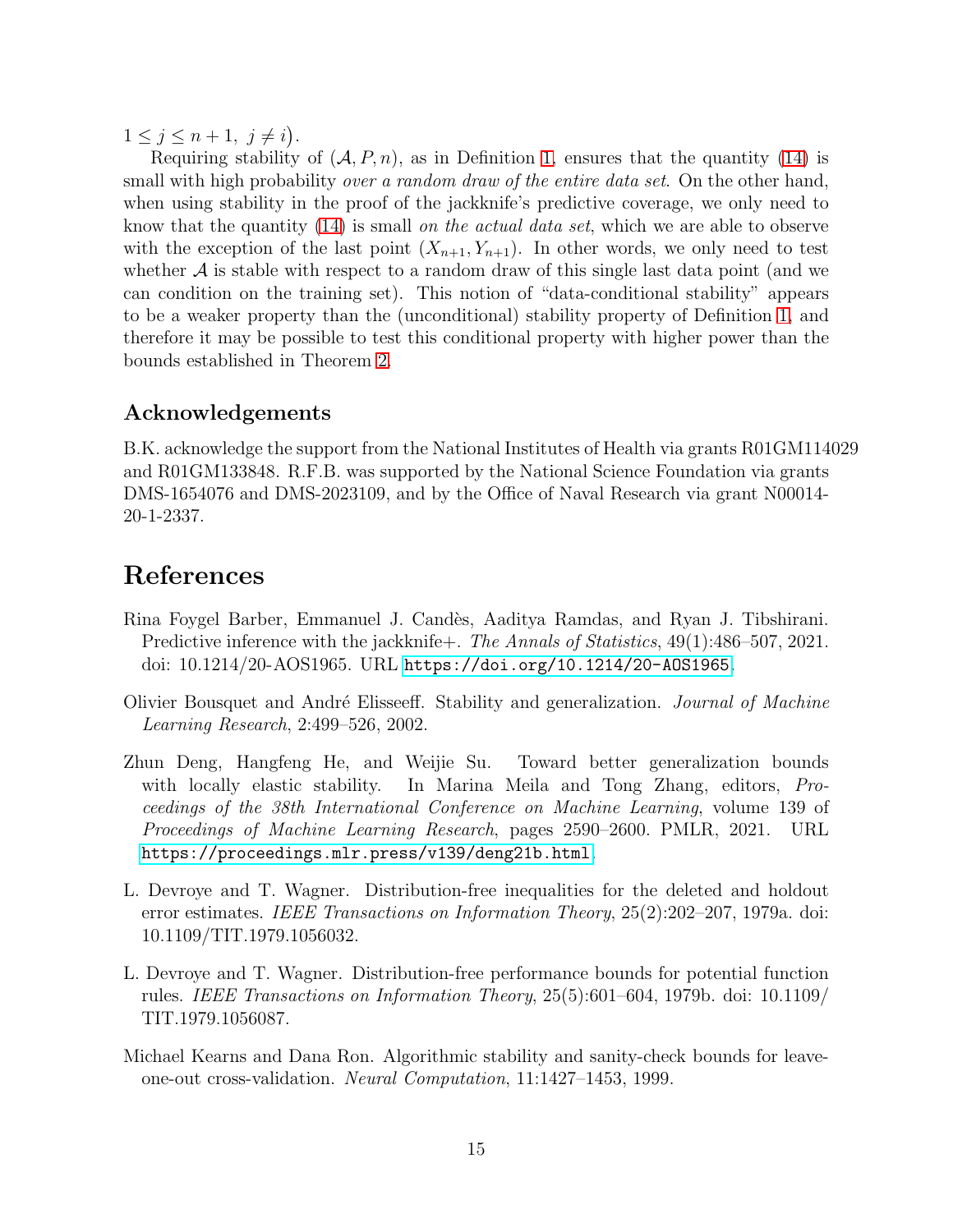- <span id="page-15-2"></span>Samuel Kutin and Partha Niyogi. Almost-everywhere algorithmic stability and generalization error. Technical Report TR-2002-03, Department of Computer Science, The University of Chicago, 2002a.
- <span id="page-15-3"></span>Samuel Kutin and Partha Niyogi. Almost-everywhere algorithmic stability and generalization error. In Proceedings of the Eighteenth Conference on Uncertainty in Artificial Intelligence, UAI'02, pages 275–282, San Francisco, CA, USA, 2002b. Morgan Kaufmann Publishers Inc. ISBN 1558608974.
- <span id="page-15-9"></span>Yonghoon Lee and Rina Foygel Barber. Distribution-free inference for regression: discrete, continuous, and in between, 2021. arXiv preprint.
- <span id="page-15-4"></span>Sayan Mukherjee, Partha Niyogi, Tomaso Poggio, and Ryan Rifkin. Learning theory: Stability is sufficient for generalization and necessary and sufficient for consistency of empirical risk minimization. Advances in Computational Mathematics, 25(1):161–193, 2006. doi: 10.1007/s10444-004-7634-z. URL <https://doi.org/10.1007/s10444-004-7634-z>.
- <span id="page-15-6"></span>Glenford J. Myers, Corey Sandler, and Tom Badgett. The Art of Software Testing. Wiley Publishing, 3rd edition, 2011. ISBN 1118031962.
- <span id="page-15-0"></span>W. H. Rogers and T. J. Wagner. A finite sample distribution-free performance bound for local discrimination rules. The Annals of Statistics, 6(3):506–514, 5 1978. doi: 10.1214/aos/1176344196. URL <https://doi.org/10.1214/aos/1176344196>.
- <span id="page-15-5"></span>Shai Shalev-Shwartz, Ohad Shamir, Nathan Srebro, and Karthik Sridharan. Learnability, stability and uniform convergence. Journal of Machine Learning Research, 11(90): 2635–2670, 2010. URL <http://jmlr.org/papers/v11/shalev-shwartz10a.html>.
- <span id="page-15-8"></span>Lukas Steinberger and Hannes Leeb. Leave-one-out prediction intervals in linear regression models with many variables, 2016. arXiv preprint.
- <span id="page-15-1"></span>Lukas Steinberger and Hannes Leeb. Conditional predictive inference for high-dimensional stable algorithms, 2020. arXiv preprint.

## <span id="page-15-7"></span>A Proof of Theorem [1](#page-8-3)

As calculated in Section [3.1,](#page-7-1) we have shown that, for any algorithm  $A$  and distribution P, it holds that  $B \sim \text{Binomial}(\lfloor \kappa \rfloor, \delta_{\epsilon}^{*})$  (note that this distribution depends on A and on P implicitly via the parameter  $\delta_{\epsilon}^*$ ).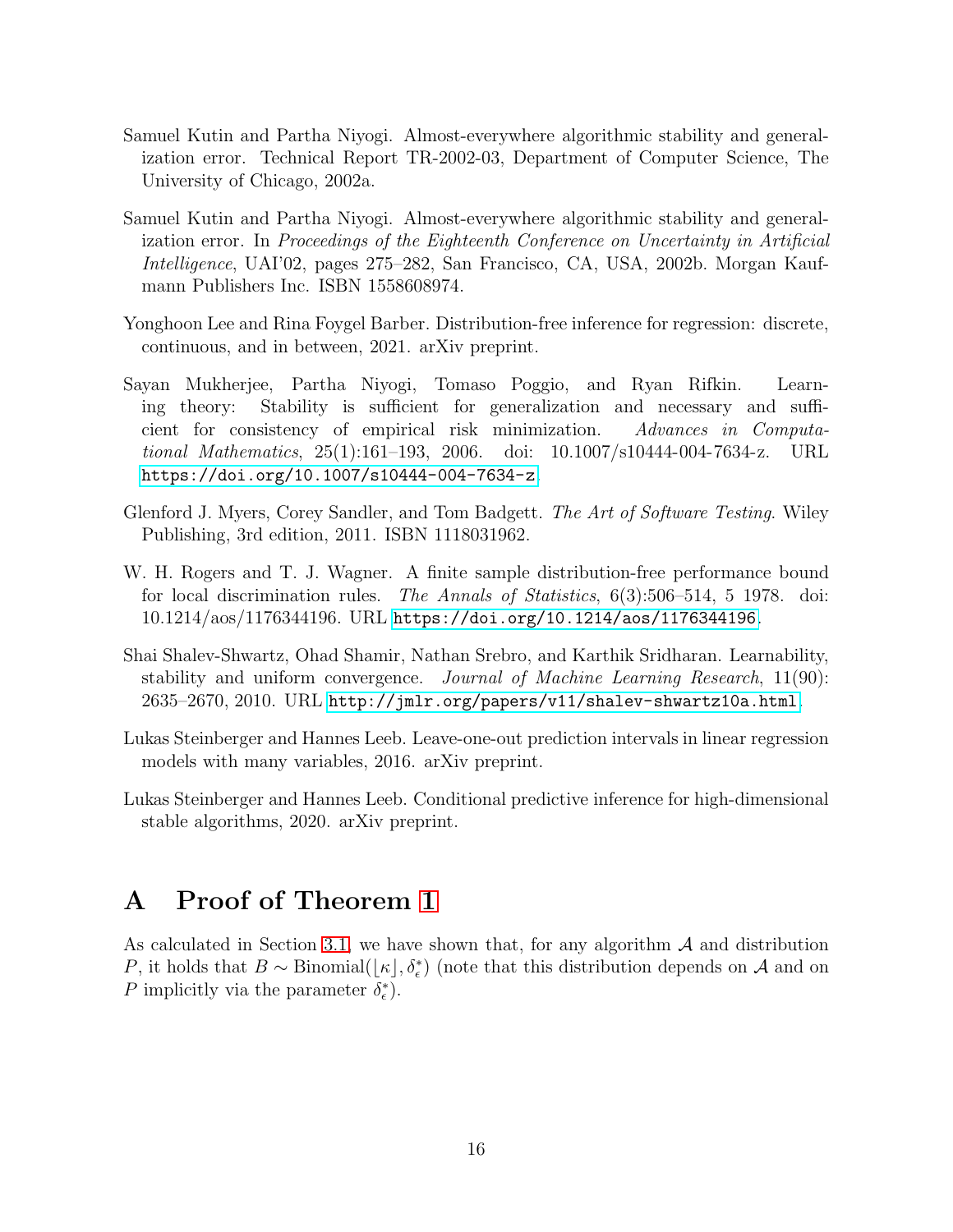Next we check validity, meaning that we need to show  $\mathbb{P}\left\{\widehat{T}_{\epsilon,\delta}=1\right\}\leq\alpha$ . If  $T^*_{\epsilon,\delta}=0$ . By definition,  $T_{\epsilon,\delta}^* = 0$  implies that  $\delta_{\epsilon}^* > \delta$ , and so we have

$$
\mathbb{P}\left\{\widehat{T}_{\epsilon,\delta}=1\right\} = \mathbb{P}\left\{B < k_{\kappa,\delta}^*\right\} + a_{\kappa,\delta}^* \cdot \mathbb{P}\left\{B = k_{\kappa,\delta}^*\right\} \n= (1-a_{\kappa,\delta}^*) \cdot \mathbb{P}\left\{B < k_{\kappa,\delta}^*\right\} + a_{\kappa,\delta}^* \cdot \mathbb{P}\left\{B \le k_{\kappa,\delta}^*\right\} \n\le (1-a_{\kappa,\delta}^*) \cdot \mathbb{P}\left\{\text{Binomial}(\lfloor \kappa \rfloor,\delta) < k_{\kappa,\delta}^*\right\} + a_{\kappa,\delta}^* \cdot \mathbb{P}\left\{\text{Binomial}(\lfloor \kappa \rfloor,\delta) \le k_{\kappa,\delta}^*\right\} \n= \alpha.
$$

In the above, the inequality of the next-to-last step is because  $\delta_{\epsilon}^* > \delta$ , and hence, the Binomial( $|\kappa|,\delta$ ) distribution is stochastically smaller than the distribution of B ∼ Binomial( $\lfloor \kappa \rfloor, \delta_{\epsilon}^{*}$ ). The equality of the last step is a direct consequence of the definitions of  $k_{\kappa,\delta}^*$  and of  $a_{\kappa,\delta}^*$ .

Finally, we calculate power in the case that  $T_{\epsilon,\delta}^* = 1$ , for the two special cases  $\delta_{\epsilon}^* = 0$ and  $\delta \leq 1 - \alpha^{1/|\kappa|}$ . For the second special case,  $\delta \leq 1 - \alpha^{1/|\kappa|}$  implies that  $k^*_{\kappa,\delta} = 0$ , and so we have

$$
\begin{split} \mathbb{P}\left\{\widehat{T}_{\epsilon,\delta}=1\right\}&=a^*_{\kappa,\delta}\cdot\mathbb{P}\left\{B=0\right\}=a^*_{\kappa,\delta}\cdot\mathbb{P}\left\{\text{Binomial}(\lfloor\kappa\rfloor,\delta^*_\epsilon)=0\right\}\\ &=\alpha\cdot\frac{\mathbb{P}\left\{\text{Binomial}(\lfloor\kappa\rfloor,\delta^*_\epsilon)=0\right\}}{\mathbb{P}\left\{\text{Binomial}(\lfloor\kappa\rfloor,\delta\right)=0\right\}}=\alpha\cdot\left(\frac{1-\delta^*_\epsilon}{1-\delta}\right)^{\lfloor\kappa\rfloor}=\left\{\alpha\cdot\left(\frac{1-\delta^*_\epsilon}{1-\delta}\right)^{\lfloor\kappa\rfloor}\right\}\wedge 1, \end{split}
$$

where the third equality holds by definition of  $a^*_{\kappa,\delta}$ , and the last equality holds since  $\delta \leq 1 - \alpha^{1/\lfloor \kappa \rfloor}$  implies  $\alpha \cdot \left( \frac{1 - \delta_{\epsilon}^*}{1 - \delta_{\epsilon}} \right)$  $\left.\begin{matrix} \alpha \end{matrix}\right] \leq \frac{\alpha}{(1-\delta)^2}$  $\frac{\alpha}{(1-\delta)^{\lfloor \kappa\rfloor}} \leq 1$ . If instead only the first special case holds, i.e.,  $\delta_{\epsilon}^* = 0$  and  $\delta > 1 - \alpha^{1/[\kappa]}$ , then this implies that  $B = 0$  almost surely and that  $k_{\kappa,\delta}^* > 0$ . Therefore,

$$
\mathbb{P}\left\{\widehat{T}_{\epsilon,\delta}=1\right\}=\mathbb{P}\left\{B< k_{\kappa,\delta}^* \right\}+a_{\kappa,\delta}^*\cdot \mathbb{P}\left\{B=k_{\kappa,\delta}^*\right\}=1=\left\{\alpha\cdot \left(\frac{1-\delta_{\epsilon}^*}{1-\delta}\right)^{\lfloor \kappa\rfloor}\right\}\wedge 1,
$$

where the last step holds since  $\delta_{\epsilon}^* = 0$  and  $\delta > 1 - \alpha^{1/[\kappa]}$  implies  $\alpha \cdot \left( \frac{1 - \delta_{\epsilon}^*}{1 - \delta_{\epsilon}} \right)$  $\left.\begin{matrix} \alpha \end{matrix}\right| = \frac{\alpha}{(1-\delta)^2}$  $\frac{\alpha}{(1-\delta)^{\lfloor \kappa \rfloor}} > 1.$ 

## <span id="page-16-0"></span>B Proof of Theorem [2](#page-9-0)

To prove [\(10\)](#page-9-1), by definition of  $\kappa$ , it is equivalent to show that

<span id="page-16-1"></span>
$$
\mathbb{P}\left\{\widehat{T}_{\epsilon,\delta}(\mathcal{A},P,n)=1\right\} \leq \alpha \cdot \left(\frac{1-\delta_{\epsilon}^{*}}{1-\delta}\right)^{N_{\ell}/n} \tag{15}
$$

and that

<span id="page-16-2"></span>
$$
\mathbb{P}\left\{\widehat{T}_{\epsilon,\delta}(\mathcal{A},P,n)=1\right\} \leq \alpha \cdot \left(\frac{1-\delta_{\epsilon}^{*}}{1-\delta}\right)^{(N_{\ell}+N_{u})/(n+1)}.\tag{16}
$$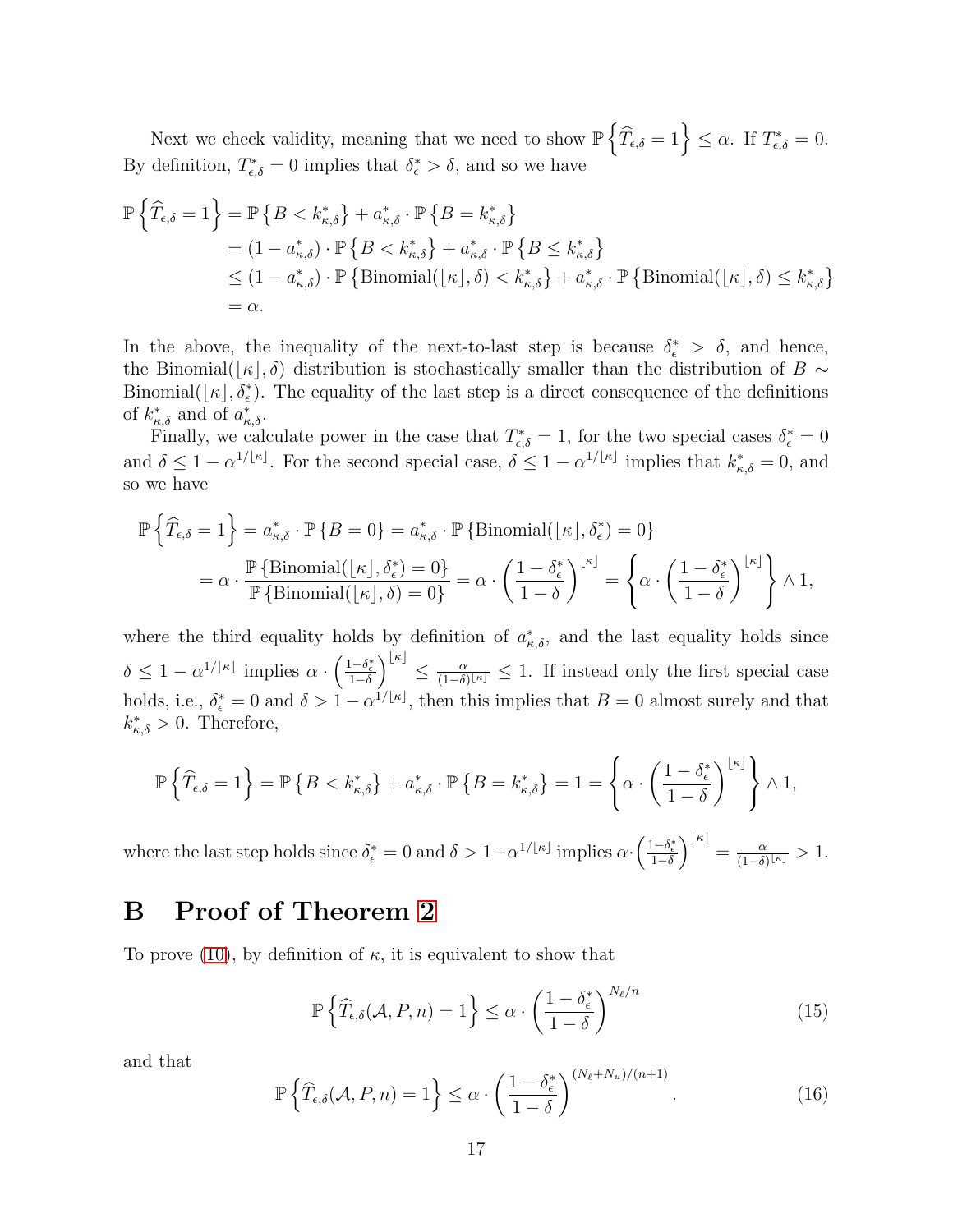The first inequality [\(15\)](#page-16-1) shows the bound on power that is due to the limited amount of labeled data, while the second inequality [\(16\)](#page-16-2) shows the bound on power that is due to the limited amount of unlabeled data (since the total available number of draws of  $X$  is equal to  $N_{\ell} + N_{u}$ ).

The proofs of [\(15\)](#page-16-1) and [\(16\)](#page-16-2) both follow the same general recipe. The key idea of each proof is to construct an algorithm  $\mathcal{A}'$  and a data distribution P' where  $(\mathcal{A}', P', n)$  is not  $(\epsilon, \delta)$ -stable, but with  $\mathcal{A}'$  and  $P'$  sufficiently similar to  $\mathcal{A}$  and  $P$  so that the two are difficult to distinguish using the limited available data. The constructions will follow a shared structure:

• We will construct  $\mathcal{A}'$  and  $P'$  so that

<span id="page-17-4"></span>
$$
(\mathcal{A}', P', n) does not satisfy (\epsilon, \delta)\text{-stability}, \tag{17}
$$

and therefore, we must have

<span id="page-17-1"></span>
$$
\mathbb{P}\left\{\widehat{T}_{\epsilon,\delta}(\mathcal{A}',\mathcal{D}'_{\ell},\mathcal{D}'_{u})=1\right\}\leq\alpha,
$$
\n(18)

where  $(\mathcal{D}'_{\ell}, \mathcal{D}'_{u})$  are drawn from  $P'$  (i.e.,  $\mathcal{D}'_{\ell}$  consists of  $N_{\ell}$  many labeled points drawn i.i.d. from  $P'$ , and  $\mathcal{D}'_u$  consists of  $N_u$  many unlabeled points drawn i.i.d. from the marginal distribution  $P'_X$ ).

• Distribution  $P'$  is constructed to be similar to  $P$ , by defining it as a mixture model of the form

$$
P' = (1 - c) \cdot P + c \cdot P_1
$$

for some other distribution  $P_1$  on  $\mathbb{R}^d \times \mathbb{R}$ .

With this definition, we can couple the processes of drawing data from P and drawing data from P'. Specifically, suppose data sets  $(\mathcal{D}_{\ell}, \mathcal{D}_{u})$  are drawn from P and data sets  $(\mathcal{D}'_{\ell}, \mathcal{D}'_{u})$  are drawn from P'. Then by definition of P', we can construct a coupling of  $(\mathcal{D}_{\ell}, \mathcal{D}_{u})$  and  $(\mathcal{D}'_{\ell}, \mathcal{D}'_{u})$  such that

<span id="page-17-2"></span>
$$
\mathbb{P}\left\{(\mathcal{D}'_{\ell}, \mathcal{D}'_{u}) = (\mathcal{D}_{\ell}, \mathcal{D}_{u}) \mid (\mathcal{D}_{\ell}, \mathcal{D}_{u})\right\} \ge (1 - c)^{N_{\ell} + N_{u}}.
$$
\n(19)

Moreover, if  $P_1$  and P have the same marginal distribution of X, then the two distributions differ only on the labeled samples, and so we will instead have

<span id="page-17-3"></span>
$$
\mathbb{P}\left\{ (\mathcal{D}'_{\ell}, \mathcal{D}'_{u}) = (\mathcal{D}_{\ell}, \mathcal{D}_{u}) \mid (\mathcal{D}_{\ell}, \mathcal{D}_{u}) \right\} \ge (1 - c)^{N_{\ell}}.
$$
\n(20)

• Algorithm  $A'$  is constructed to be similar to  $A$ , in the following sense. For data sets  $(\mathcal{D}_{\ell}, \mathcal{D}_{u})$  drawn from P, we will design  $\mathcal{A}'$  to satisfy

<span id="page-17-0"></span>
$$
\mathbb{P}\left\{\widehat{T}_{\epsilon,\delta}(\mathcal{A},\mathcal{D}_{\ell},\mathcal{D}_{u})=\widehat{T}_{\epsilon,\delta}(\mathcal{A}',\mathcal{D}_{\ell},\mathcal{D}_{u})\right\}=1,
$$
\n(21)

i.e., running the test  $\widehat{T}_{\epsilon,\delta}$  using algorithm A or using algorithm A' will result in the same answer almost surely. (On the other hand,  $A'$  might not yield the same result as  $\mathcal A$  for the test  $\widehat T_{\epsilon,\delta}$  for some adversarial choices of the data.)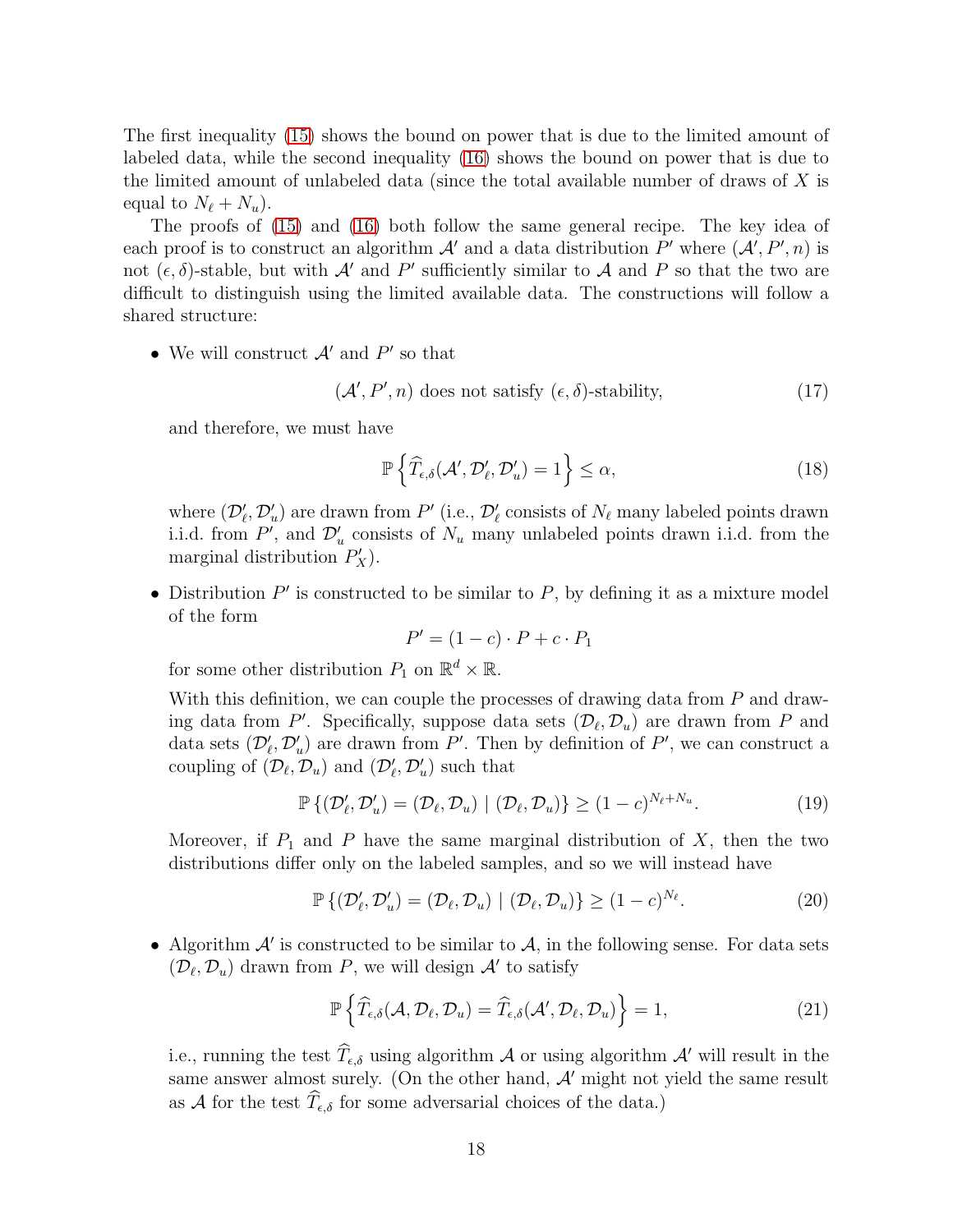Combining [\(21\)](#page-17-0) with [\(18\)](#page-17-1) and [\(19\)](#page-17-2) yields

$$
\alpha \geq \mathbb{P}\left\{\widehat{T}_{\epsilon,\delta}(\mathcal{A}', \mathcal{D}'_{\ell}, \mathcal{D}'_{u}) = 1\right\}
$$
  
\n
$$
\geq \mathbb{P}\left\{\widehat{T}_{\epsilon,\delta}(\mathcal{A}', \mathcal{D}_{\ell}, \mathcal{D}_{u}) = 1, \ (\mathcal{D}'_{\ell}, \mathcal{D}'_{u}) = (\mathcal{D}_{\ell}, \mathcal{D}_{u})\right\}
$$
  
\n
$$
= \mathbb{P}\left\{\widehat{T}_{\epsilon,\delta}(\mathcal{A}', \mathcal{D}_{\ell}, \mathcal{D}_{u}) = 1\right\} \cdot \mathbb{P}\left\{(\mathcal{D}'_{\ell}, \mathcal{D}'_{u}) = (\mathcal{D}_{\ell}, \mathcal{D}_{u}) \middle| \widehat{T}_{\epsilon,\delta}(\mathcal{A}', \mathcal{D}_{\ell}, \mathcal{D}_{u}) = 1\right\}
$$
  
\n
$$
\geq \mathbb{P}\left\{\widehat{T}_{\epsilon,\delta}(\mathcal{A}, \mathcal{D}_{\ell}, \mathcal{D}_{u}) = 1\right\} \cdot (1 - c)^{N_{\ell} + N_{u}}.
$$

Here the last step holds since

$$
\mathbb{P}\left\{ (\mathcal{D}'_{\ell}, \mathcal{D}'_{u}) = (\mathcal{D}_{\ell}, \mathcal{D}_{u}) \middle| \widehat{T}_{\epsilon,\delta}(\mathcal{A}', \mathcal{D}_{\ell}, \mathcal{D}_{u}) = 1 \right\}
$$
\n
$$
= \mathbb{E}\left[ \mathbb{P}\left\{ (\mathcal{D}'_{\ell}, \mathcal{D}'_{u}) = (\mathcal{D}_{\ell}, \mathcal{D}_{u}) \middle| (\mathcal{D}_{\ell}, \mathcal{D}_{u}), \zeta^{(1)}, \xi^{(1)}, \zeta^{(2)}, \xi^{(2)}, \dots, \zeta \right\} \middle| \widehat{T}_{\epsilon,\delta}(\mathcal{A}', \mathcal{D}_{\ell}, \mathcal{D}_{u}) = 1 \right]
$$
\n
$$
= \mathbb{E}\left[ \mathbb{P}\left\{ (\mathcal{D}'_{\ell}, \mathcal{D}'_{u}) = (\mathcal{D}_{\ell}, \mathcal{D}_{u}) \middle| (\mathcal{D}_{\ell}, \mathcal{D}_{u}) \right\} \middle| \widehat{T}_{\epsilon,\delta}(\mathcal{A}', \mathcal{D}_{\ell}, \mathcal{D}_{u}) = 1 \right]
$$
\n
$$
\geq \mathbb{E}\left[ (1 - c)^{N_{\ell} + N_{u}} \middle| \widehat{T}_{\epsilon,\delta}(\mathcal{A}', \mathcal{D}_{\ell}, \mathcal{D}_{u}) = 1 \right]
$$
\n
$$
= (1 - c)^{N_{\ell} + N_{u}},
$$

where the second step holds since the noise terms  $\zeta^{(1)}, \zeta^{(1)}, \zeta^{(2)}, \zeta^{(2)}, \ldots, \zeta$  used in defining the (potentially randomized) test  $\widehat{T}_{\epsilon,\delta}$  are generated independently of the data, while the third step applies [\(19\)](#page-17-2). Rearranging terms in our work above, we have therefore established that

<span id="page-18-1"></span>
$$
\mathbb{P}\left\{\widehat{T}_{\epsilon,\delta}(\mathcal{A},\mathcal{D}_{\ell},\mathcal{D}_{u})=1\right\}\leq \alpha\cdot(1-c)^{-(N_{\ell}+N_{u})}.
$$
\n(22)

For the case that  $P_1$  and P have the same marginal distribution of X, combining  $(21)$  with  $(18)$  and  $(20)$  yields

$$
\alpha \ge \mathbb{P}\left\{\widehat{T}_{\epsilon,\delta}(\mathcal{A}', \mathcal{D}'_{\ell}, \mathcal{D}'_{u}) = 1\right\} \ge \mathbb{P}\left\{\widehat{T}_{\epsilon,\delta}(\mathcal{A}, \mathcal{D}_{\ell}, \mathcal{D}_{u}) = 1\right\} \cdot (1-c)^{N_{\ell}}
$$

with an analogous calculation, and so for this case, we have established that

<span id="page-18-2"></span><span id="page-18-0"></span>
$$
\mathbb{P}\left\{\widehat{T}_{\epsilon,\delta}(\mathcal{A},\mathcal{D}_{\ell},\mathcal{D}_{u})=1\right\}\leq\alpha\cdot(1-c)^{-N_{\ell}}.
$$
\n(23)

Finally, to prove the bound [\(15\)](#page-16-1), by examining [\(23\)](#page-18-0) we see that it suffices to prove that

For any 
$$
c > 1 - \left(\frac{1-\delta}{1-\delta_{\epsilon}^{*}}\right)^{1/n}
$$
, we can choose  $P_1$  and  $\mathcal{A}'$  such that  
\n $(P_1)_X = P_X$  and both (17) and (21) hold. (24)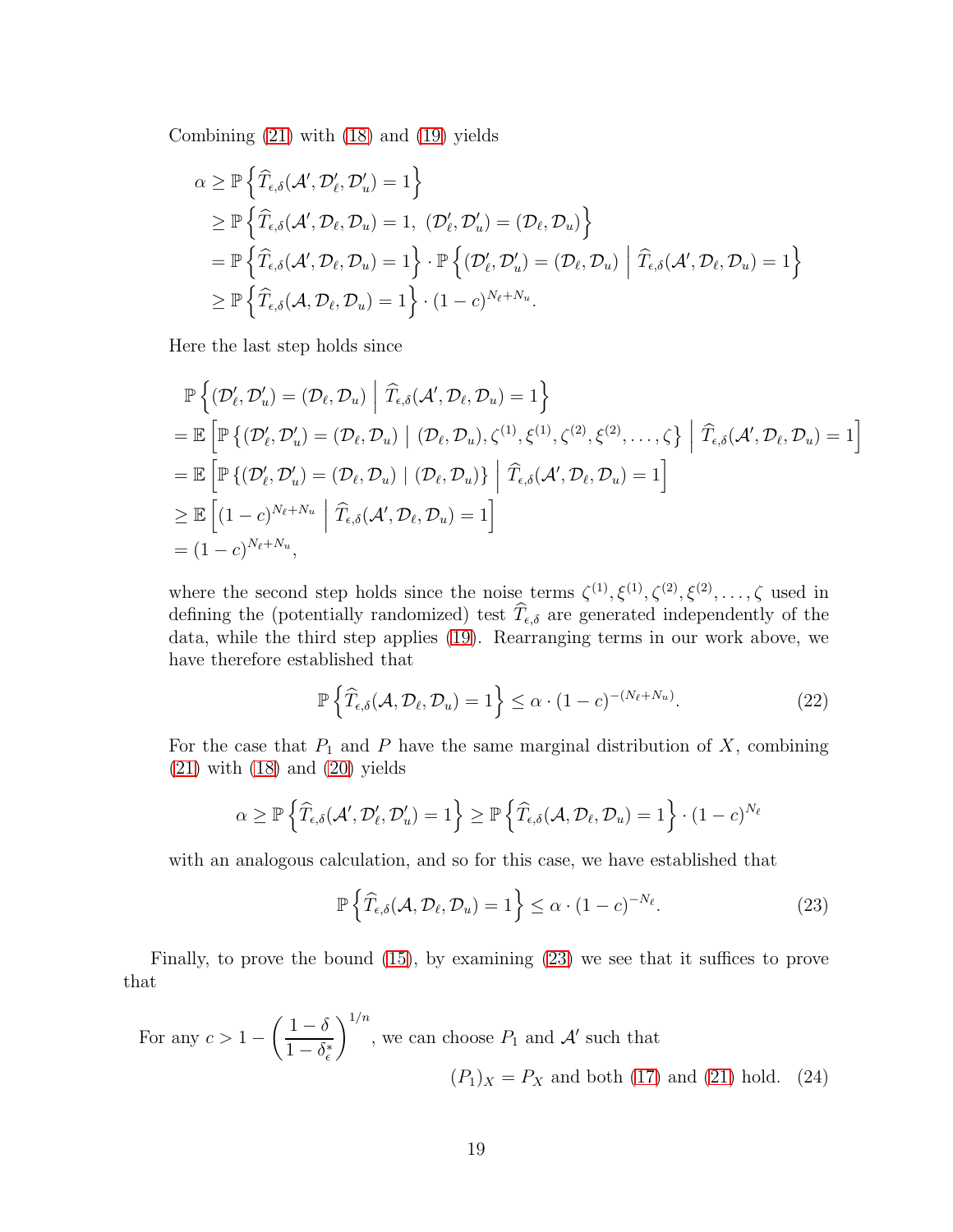Similarly, to prove the bound [\(16\)](#page-16-2), by examining [\(22\)](#page-18-1) we see that it suffices to prove that

For any 
$$
c > 1 - \left(\frac{1-\delta}{1-\delta_{\epsilon}^{*}}\right)^{1/(n+1)}
$$
, we can choose  $P_1$  and  $\mathcal{A}'$  such that  
both (17) and (21) hold. (25)

To complete the proof, we will now give explicit constructions of  $P_1$  and  $\mathcal{A}'$  to verify each of these claims.

### <span id="page-19-2"></span>**B.1** Proof of  $(24)$

Consider the data sets  $(\mathcal{D}_{\ell}, \mathcal{D}_{u})$  drawn from P, and the data sets  $(\mathcal{D}_{\ell}^{(1)})$  $(\mathcal{D}_\ell^{(1)},\mathcal{D}_u^{(1)}),(\mathcal{D}_\ell^{(2)})$  $\mathcal{D}_\ell^{(2)}, \mathcal{D}_u^{(2)}), \ldots$ generated by running the test  $T_{\epsilon,\delta}$  on input data sets  $(\mathcal{D}_{\ell}, \mathcal{D}_{u})$  using algorithm A. Write

$$
\mathcal{D}_{\ell} = ((X_1, Y_1), \ldots, (X_{N_{\ell}}, Y_{N_{\ell}})), \quad \mathcal{D}_{u} = (X_{N_{\ell}+1}, \ldots, X_{N_{\ell}+N_{u}}),
$$

and for each  $r \geq 1$  write

$$
\mathcal{D}_{\ell}^{(r)} = \left( (X_1^{(r)}, Y_1^{(r)}), \dots, (X_{N_{\ell}^{(r)}}^{(r)}, Y_{N_{\ell}^{(r)}}^{(r)}) \right), \quad \mathcal{D}_{u}^{(r)} = \left( X_{N_{\ell}^{(r)}+1}^{(r)}, \dots, X_{N_{\ell}^{(r)}+N_{u}^{(r)}}^{(r)} \right)
$$

(Note that  $N_{\ell}^{(r)}$  $N_u^{(r)}$ ,  $N_u^{(r)}$  might be random, but are required to be finite almost surely.)

Define

$$
\mathcal{Y} = \left\{ Y_1, \ldots, Y_{N_{\ell}}, Y_1^{(1)}, \ldots, Y_{N_{\ell}^{(1)}}^{(1)}, Y_1^{(2)}, \ldots \right\} \subset \mathbb{R},
$$

the set of all Y values that are observed at any point when running the test. We claim that there exists some  $y_* \in \mathbb{R}$  such that

<span id="page-19-0"></span>
$$
\mathbb{P}\left\{y_* \in \mathcal{Y}\right\} = 0. \tag{26}
$$

<span id="page-19-1"></span>.

To see why, consider any  $y \in \mathbb{R}$ . Then by the union bound,

$$
\mathbb{P}\left\{y\in\mathcal{Y}\right\}\leq\sum_{i=1}^n\mathbb{P}\left\{Y_i=y\right\}+\sum_{r\geq 1}\sum_{i\geq 1}\mathbb{P}\left\{N_{\ell}^{(r)}\geq i\text{ and }Y_i^{(r)}=y\right\}.
$$

Clearly, for each term in the sum, there are at most countably infinitely many values  $y \in \mathbb{R}$  for which the corresponding probability term is positive. Therefore in total, there are only countably many  $y \in \mathbb{R}$  for which the sum is positive. This implies that some  $y_*$ satisfying [\(26\)](#page-19-0) must exist.

Next we define

$$
P_1 = P_X \times \delta_{y_*},
$$

where  $\delta_{y*}$  is the point mass at  $y_*$ . In other words,  $P_1$  is defined by drawing X from  $P_X$  (the marginal distribution of X under P), and then setting  $Y = y_*$  deterministically. Clearly,  $P_1$  and P have the same marginal distribution of X by definition.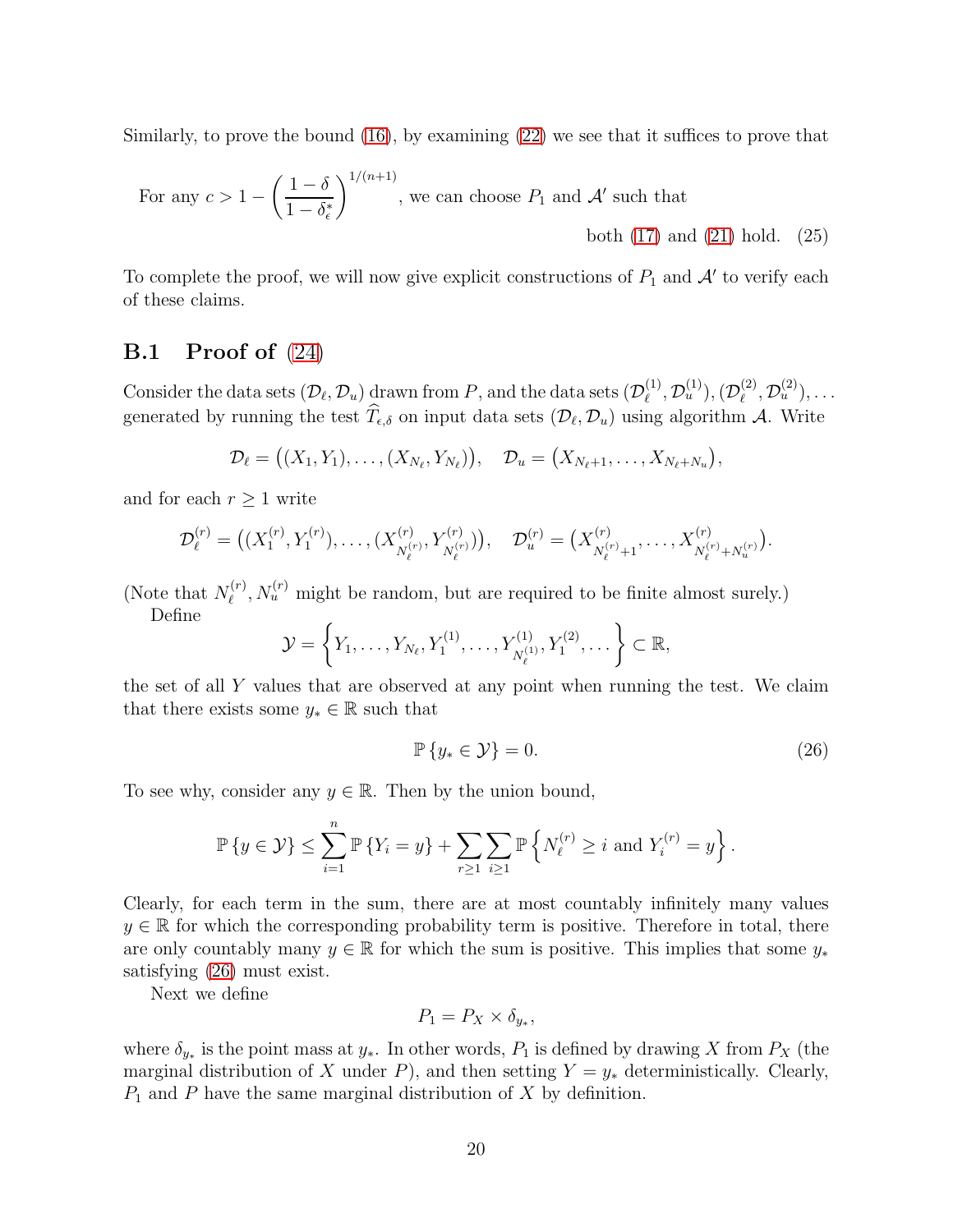Next we define the algorithm A'. Note that since  $c > 1 - \{(1-\delta)/(1-\delta_{\epsilon}^*)\}^{1/n}$ , we have that  $c > 1 - \{(1-\delta-a)/(1-\delta_{\epsilon}^*-a)\}^{1/n}$  for sufficiently small  $a > 0$ . Specifically, this is true for any  $a \in (0, \{(1-\delta)-(1-\delta_{\epsilon}^*)(1-c)^n\}/\{1-(1-c)^n\})$ . Fix any such a. For a labeled data  $\text{set } \mathcal{D} = ((x_1, y_1), \ldots, (x_m, y_m)), \text{write } \mathcal{D}_{-i} = ((x_1, y_1), \ldots, (x_{i-1}, y_{i-1}), (x_{i+1}, y_{i+1}), \ldots, (x_m, y_m))$ to denote the data set with the *i*-th point removed, and let  $|\mathcal{D}| = m$  be its cardinality. The fitted model  $\mathcal{A}'[\mathcal{D}; \xi]$  is then defined as follows: for any test point  $x \in \mathbb{R}^d$ , the outputted prediction is given by

$$
\mathcal{A}'\left[\mathcal{D};\xi\right](x) = \begin{cases} 1 + \epsilon + \mathcal{Q}_{1-a}\left[\mathcal{D}\right](x) & \text{if } |\mathcal{D}| = n \text{ and } \sum_{i=1}^{n} \mathbb{1}\left\{y_i = y_*\right\} \ge 1, \\ \mathcal{A}\left[\mathcal{D};\xi\right](x) & \text{otherwise,} \end{cases}
$$

where  $\mathcal{Q}_{1-a}[\mathcal{D}](x)$  is the smallest value such that

$$
\mathbb{P}\left\{\max_{i=1,\ldots,n}\mathcal{A}\left[\mathcal{D}_{-i};\xi'\right](x)\leq\mathcal{Q}_{1-a}\left[\mathcal{D}\right](x)\;\middle|\;\mathcal{D}\right\}\geq1-a,
$$

i.e.,  $\mathcal{Q}_{1-a}[\mathcal{D}](x)$  is the  $(1-a)$ -quantile of the random variable  $\max_{i=1,\dots,n} \mathcal{A}[\mathcal{D}_{-i};\xi'](x)$ where we condition on D so that the randomness is over the draw of  $\xi' \sim$  Uniform $(0, 1)$ only. This ensures that if  $y_* \notin \mathcal{D}$  (i.e., the label  $y_*$  is not observed in the data), then the two algorithms yield the same output. On the other hand, if the label  $y_*$  is observed at least once in a sample of size  $n$ , then  $A'$  exhibits instability.

Let  $(X'_1, Y'_1), (X'_2, Y'_2), \ldots \stackrel{\text{iid}}{\sim} P'$ . Then defining

$$
\widehat{\mu}'_n = \mathcal{A}'[(X'_1, Y'_1), \dots, (X'_n, Y'_n); \xi], \quad \widehat{\mu}'_{n-1} = \mathcal{A}'[(X'_1, Y'_1), \dots, (X'_{n-1}, Y'_{n-1}); \xi'],
$$

we see that by definition of  $\mathcal{A}'$ , if  $\sum_{i=1}^{n} \mathbb{1}\{Y'_i = y_*\} \geq 1$  then  $|\hat{\mu}'_n(X'_{n+1}) - \hat{\mu}'_{n-1}(X'_{n+1})| \geq$  $1 + \epsilon > \epsilon$  with probability at least  $1 - a$  over the draw of  $\xi' \sim$  Uniform $(0, 1)$ , i.e.,

$$
\mathbb{P}\left\{ \left| \widehat{\mu}'_n(X'_{n+1}) - \widehat{\mu}'_{n-1}(X'_{n+1}) \right| > \epsilon \mid \sum_{i=1}^n 1 \{Y'_i = y_*\} \ge 1 \right\} \ge 1 - a.
$$

Moreover, by definition of P' together with the fact that  $\mathbb{P}{Y = y_*} = 0$  for  $Y \sim P$  (since  $\mathbb{P}\{y_* \in \mathcal{D}_\ell\} = 0$ , we see that

$$
\mathbb{P}\left\{\sum_{i=1}^n \mathbb{1}\left\{Y'_i = y_*\right\} \ge 1\right\} = 1 - \prod_{i=1}^n \mathbb{P}\left\{Y'_i \ne y_*\right\} = 1 - (1 - c)^n,
$$

as well as

$$
\mathbb{P}\left\{ \left| \widehat{\mu}'_n(X'_{n+1}) - \widehat{\mu}'_{n-1}(X'_{n+1}) \right| > \epsilon, \sum_{i=1}^n \mathbb{1}\left\{ Y'_i = y_* \right\} = 0 \right\}
$$
  
= 
$$
\mathbb{P}\left\{ \left| \widehat{\mu}_n(X_{n+1}) - \widehat{\mu}_{n-1}(X_{n+1}) \right| > \epsilon, \sum_{i=1}^n \mathbb{1}\left\{ Y'_i = y_* \right\} = 0 \right\}
$$
  
= 
$$
\mathbb{P}\left\{ \left| \widehat{\mu}_n(X_{n+1}) - \widehat{\mu}_{n-1}(X_{n+1}) \right| > \epsilon \right\} \mathbb{P}\left\{ \sum_{i=1}^n \mathbb{1}\left\{ Y'_i = y_* \right\} = 0 \right\}
$$
  
= 
$$
\delta_{\epsilon}^*(1 - c)^n.
$$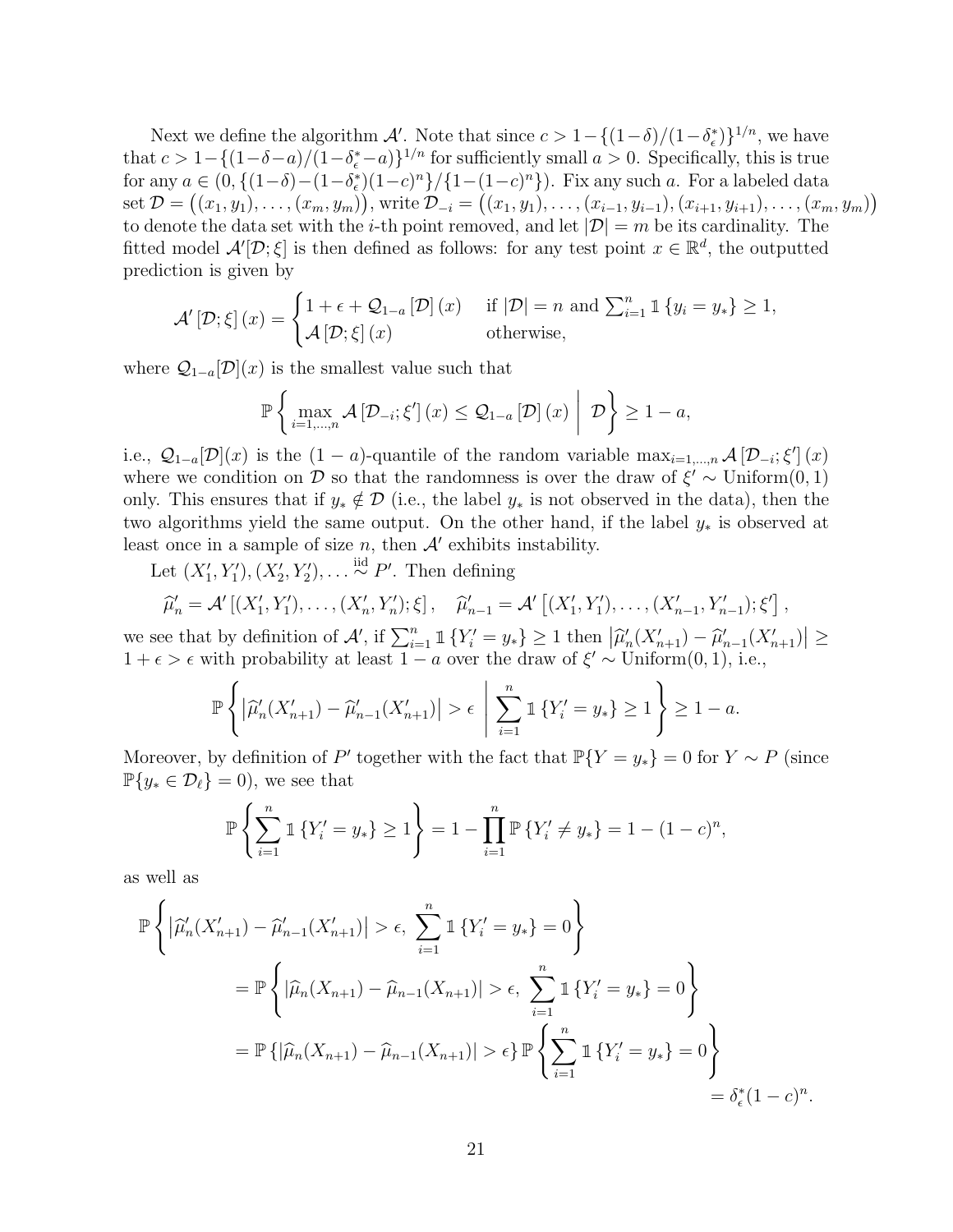(Here  $\delta_{\epsilon}^{*}$  is defined relative to the original triple  $(\mathcal{A}, P, n)$ .) Combining these calculations, we have

$$
\mathbb{P}\left\{ \left| \widehat{\mu}'_n(X'_{n+1}) - \widehat{\mu}'_{n-1}(X'_{n+1}) \right| > \epsilon \right\}
$$
  
\n
$$
\geq (1-a)\left\{1 - (1-c)^n\right\} + \delta_{\epsilon}^*(1-c)^n
$$
  
\n
$$
= (1-a) - \left\{(1-a) - \delta_{\epsilon}^*\right\}(1-c)^n > \delta,
$$

where the last step holds by how c and a are related to  $\delta$ ,  $\delta_{\epsilon}^*$ , and n. Therefore,  $(\mathcal{A}', P', n)$ is not  $(\epsilon, \delta)$ -stable, which verifies [\(17\)](#page-17-4).

Finally, we verify [\(21\)](#page-17-0), i.e., we need to check that  $\widehat{T}_{\epsilon,\delta}$  will return the same answer using  $\mathcal{A}'$  as using  $\mathcal A$  when the input data is drawn from P.

By Definition [2,](#page-4-0) we know that

$$
\widehat{T}_{\epsilon,\delta}(\mathcal{A},\mathcal{D}_{\ell},\mathcal{D}_{u})=T\left[\mathcal{D}_{\ell},\mathcal{D}_{u},\left(\mathcal{D}_{\ell}^{(r)}\right)_{r\geq 1},\left(\mathcal{D}_{u}^{(r)}\right)_{r\geq 1},\left(\widehat{\mathcal{Y}}^{(r)}\right)_{r\geq 1},\left(\zeta^{(r)}\right)_{r\geq 1},\left(\xi^{(r)}\right)_{r\geq 1},\zeta\right]
$$

for some function T, where for each  $r \geq 1$ ,

$$
\left(\mathcal{D}_{\ell}^{(r)},\mathcal{D}_{u}^{(r)}\right) = f^{(r)}\left[\mathcal{D}_{\ell},\mathcal{D}_{u},\left(\mathcal{D}_{\ell}^{(s)}\right)_{s=1}^{r-1},\left(\mathcal{D}_{u}^{(s)}\right)_{s=1}^{r-1},\left(\widehat{\mathcal{Y}}^{(s)}\right)_{s=1}^{r-1},\left(\zeta^{(s)}\right)_{s=1}^{r-1},\left(\xi^{(s)}\right)_{s=1}^{r-1},\zeta^{(r)}\right]
$$

and

$$
\widehat{\mu}^{(r)} = \mathcal{A}\left[\mathcal{D}_{\ell}^{(r)}; \xi^{(r)}\right], \quad \widehat{\mathcal{Y}}^{(r)} = \widehat{\mu}^{(r)}\left[\mathcal{D}_{u}^{(r)}\right].
$$

Similarly, we have

$$
\widehat{T}_{\epsilon,\delta}(\mathcal{A}',\mathcal{D}_{\ell},\mathcal{D}_{u})=T\left[\mathcal{D}_{\ell},\mathcal{D}_{u},\left(\widetilde{\mathcal{D}}_{\ell}^{(r)}\right)_{r\geq 1},\left(\widetilde{\mathcal{D}}_{u}^{(r)}\right)_{r\geq 1},\left(\widetilde{\mathcal{Y}}^{(r)}\right)_{r\geq 1},\left(\zeta^{(r)}\right)_{r\geq 1},\left(\xi^{(r)}\right)_{r\geq 1},\zeta\right]
$$

for the same function T and the same noise terms  $\zeta^{(1)}, \xi^{(1)}, \zeta^{(2)}, \xi^{(2)}, \ldots, \zeta \stackrel{\text{iid}}{\sim} \text{Uniform}[0, 1],$ where for each  $r \geq 1$ ,

$$
\left(\widetilde{\mathcal{D}}_{\ell}^{(r)},\widetilde{\mathcal{D}}_{u}^{(r)}\right)=f^{(r)}\left[\mathcal{D}_{\ell},\mathcal{D}_{u},\left(\widetilde{\mathcal{D}}_{\ell}^{(s)}\right)_{s=1}^{r-1},\left(\widetilde{\mathcal{D}}_{u}^{(s)}\right)_{s=1}^{r-1},\left(\widetilde{\mathcal{Y}}^{(s)}\right)_{s=1}^{r-1},\left(\zeta^{(s)}\right)_{s=1}^{r-1},\left(\xi^{(s)}\right)_{s=1}^{r-1},\left(\zeta^{(r)}\right)_{s=1}^{r-1}
$$

and

$$
\widetilde{\mu}^{(r)} = \mathcal{A}\left[\widetilde{\mathcal{D}}_{\ell}^{(r)}; \xi^{(r)}\right], \quad \widetilde{\mathcal{Y}}^{(r)} = \widetilde{\mu}^{(r)}\left[\widetilde{\mathcal{D}}_{u}^{(r)}\right].
$$

We will now verify that, for all  $r \geq 1$ , it holds almost surely that

<span id="page-21-0"></span>
$$
\left(\mathcal{D}_{\ell}^{(r)},\mathcal{D}_{u}^{(r)}\right) = \left(\widetilde{\mathcal{D}}_{\ell}^{(r)},\widetilde{\mathcal{D}}_{u}^{(r)}\right), \quad \widehat{\mu}^{(r)} = \widetilde{\mu}^{(r)}, \quad \widehat{\mathcal{Y}}^{(r)} = \widetilde{\mathcal{Y}}^{(r)}.
$$
\n(27)

First consider  $r = 1$ . Then we have

$$
\left(\mathcal{D}_{\ell}^{(1)},\mathcal{D}_{u}^{(1)}\right)=f^{(1)}\left[\mathcal{D}_{\ell},\mathcal{D}_{u},\zeta^{(1)}\right]=\left(\widetilde{\mathcal{D}}_{\ell}^{(1)},\widetilde{\mathcal{D}}_{u}^{(1)}\right),
$$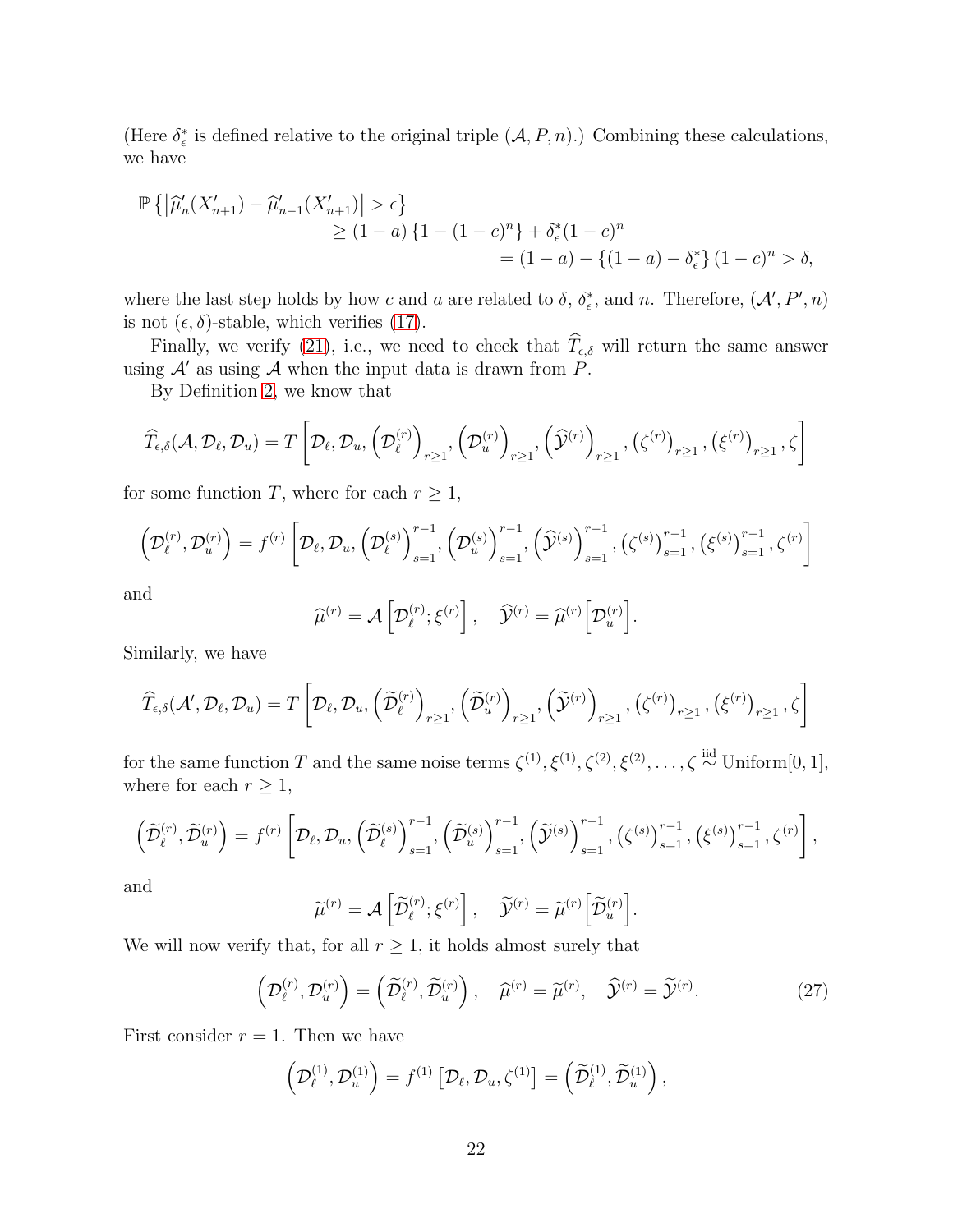and therefore

$$
\widehat{\mu}^{(1)} = \mathcal{A}\left[\mathcal{D}_{\ell}^{(1)}; \xi^{(1)}\right] = \mathcal{A}'\left[\mathcal{D}_{\ell}^{(1)}; \xi^{(1)}\right] = \mathcal{A}'\left[\widetilde{\mathcal{D}}_{\ell}^{(1)}; \xi^{(1)}\right] = \widetilde{\mu}^{(1)},
$$

where the second equality holds whenever  $N_{\ell}^{(1)} = n$  and  $Y_i^{(1)}$  $\mathbf{y}_{i}^{(1)} \neq y_{*}$  for all  $i = 1, \ldots, n$  by definition of  $\mathcal{A}'$  (recall that  $\mathbb{P}\lbrace Y_i^{(1)} \rbrace$  $S_i^{(1)} \neq y_*$  for all  $i = 1, ..., N_{\ell}^{(1)}$  = 1 by definition of  $y_*$ ), and so we have

$$
\widehat{\mathcal{Y}}^{(1)} = \widehat{\mu}^{(1)} \left[ \mathcal{D}_u^{(1)} \right] = \widetilde{\mu}^{(1)} \left[ \widetilde{\mathcal{D}}_u^{(1)} \right] = \widetilde{\mathcal{Y}}^{(1)}.
$$

Next consider any  $r \geq 2$ . Suppose that [\(27\)](#page-21-0) holds for all  $s = 1, \ldots, r - 1$ . Then,

$$
\begin{split}\n&\left(\mathcal{D}_{\ell}^{(r)},\mathcal{D}_{u}^{(r)}\right) \\
&= f^{(r)}\left[\mathcal{D}_{\ell},\mathcal{D}_{u},\left(\mathcal{D}_{\ell}^{(s)}\right)_{s=1}^{r-1},\left(\mathcal{D}_{u}^{(s)}\right)_{s=1}^{r-1},\left(\widehat{\mathcal{Y}}^{(s)}\right)_{s=1}^{r-1},\left(\zeta^{(s)}\right)_{s=1}^{r-1},\left(\xi^{(s)}\right)_{s=1}^{r-1},\zeta^{(r)}\right] \\
&= f^{(r)}\left[\mathcal{D}_{\ell},\mathcal{D}_{u},\left(\widehat{\mathcal{D}}_{\ell}^{(s)}\right)_{s=1}^{r-1},\left(\widehat{\mathcal{D}}_{u}^{(s)}\right)_{s=1}^{r-1},\left(\widehat{\mathcal{Y}}^{(s)}\right)_{s=1}^{r-1},\left(\zeta^{(s)}\right)_{s=1}^{r-1},\left(\xi^{(s)}\right)_{s=1}^{r-1},\zeta^{(r)}\right] \\
&=\left(\widetilde{\mathcal{D}}_{\ell}^{(r)},\widetilde{\mathcal{D}}_{u}^{(r)}\right),\n\end{split}
$$

where the second equality holds by induction. Therefore we have

$$
\widehat{\mu}^{(r)} = \mathcal{A}\left[\mathcal{D}_{\ell}^{(r)}; \xi^{(r)}\right] = \mathcal{A}'\left[\mathcal{D}_{\ell}^{(r)}; \xi^{(r)}\right] = \mathcal{A}'\left[\widetilde{\mathcal{D}}_{\ell}^{(r)}; \xi^{(r)}\right] = \widetilde{\mu}^{(r)},
$$

where the second equality holds whenever  $N_{\ell}^{(r)} = n$  and  $Y_i^{(r)}$  $\mathbf{y}_i^{(r)} \neq y_*$  for all  $i = 1, \ldots, n$  by definition of  $\mathcal{A}'$  (recall that  $\mathbb{P}\lbrace Y_i^{(r)} \rbrace$  $I_i^{(r)} \neq y_*$  for all  $i = 1, \ldots, N_{\ell}^{(r)} \} = 1$  by definition of  $y_*$ ), and so we have

$$
\widehat{\mathcal{Y}}^{(r)} = \widehat{\mu}^{(r)} \left[ \mathcal{D}_u^{(r)} \right] = \widetilde{\mu}^{(r)} \left[ \widetilde{\mathcal{D}}_u^{(r)} \right] = \widetilde{\mathcal{Y}}^{(r)}.
$$

Therefore, [\(27\)](#page-21-0) holds almost surely for all  $r \geq 1$ , and so

$$
\hat{T}_{\epsilon,\delta}(\mathcal{A},\mathcal{D}_{\ell},\mathcal{D}_{u})
$$
\n
$$
= T\left[\mathcal{D}_{\ell},\mathcal{D}_{u},\left(\mathcal{D}_{\ell}^{(r)}\right)_{r\geq 1},\left(\mathcal{D}_{u}^{(r)}\right)_{r\geq 1},\left(\hat{\mathcal{Y}}^{(r)}\right)_{r\geq 1},\left(\zeta^{(r)}\right)_{r\geq 1},\left(\xi^{(r)}\right)_{r\geq 1},\zeta\right]
$$
\n
$$
= T\left[\mathcal{D}_{\ell},\mathcal{D}_{u},\left(\tilde{\mathcal{D}}_{\ell}^{(r)}\right)_{r\geq 1},\left(\tilde{\mathcal{D}}_{u}^{(r)}\right)_{r\geq 1},\left(\tilde{\mathcal{Y}}^{(r)}\right)_{r\geq 1},\left(\zeta^{(r)}\right)_{r\geq 1},\left(\xi^{(r)}\right)_{r\geq 1},\zeta\right]
$$
\n
$$
= \widehat{T}_{\epsilon,\delta}(\mathcal{A}',\mathcal{D}_{\ell},\mathcal{D}_{u})
$$

holds almost surely. This proves the claim  $(21)$ , and thus completes our proof of  $(24)$ .

## **B.2** Proof of  $(25)$

Define

$$
\mathcal{X} = \left\{ X_1, \ldots, X_{N_{\ell}+N_u}, X_1^{(1)}, \ldots, X_{N_{\ell}^{(1)}+N_u^{(1)}}^{(1)}, X_1^{(2)}, \ldots \right\} \subset \mathbb{R}^d,
$$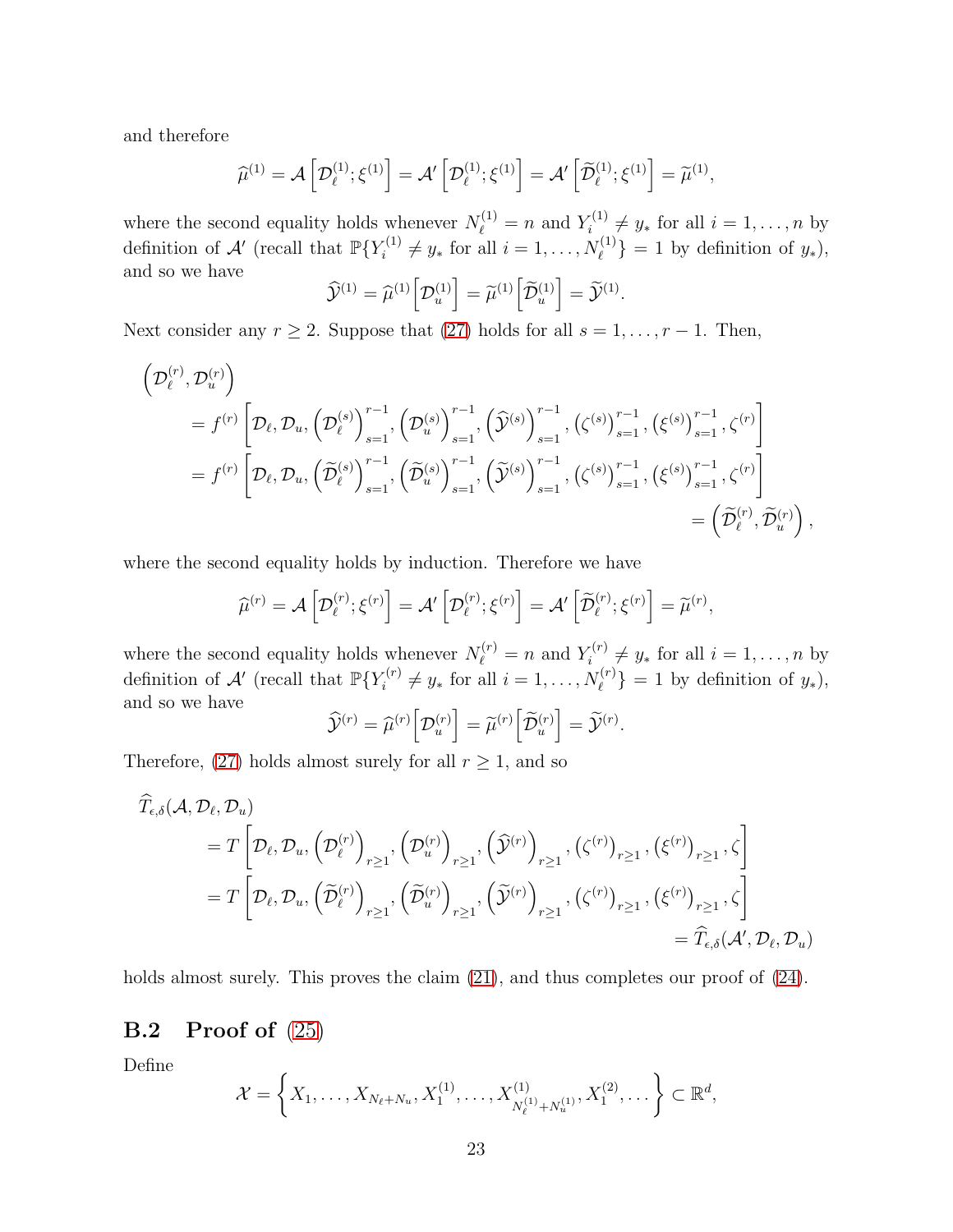the set of all X values that are observed at any point when running the test. (Here the  $X_i$ 's and  $X_i^{(k)}$ <sup>(k)</sup>'s are defined as in Section [B.1\)](#page-19-2). Then there exists some  $x_* \in \mathbb{R}$  such that

$$
\mathbb{P}\left\{x_* \in \mathcal{X}\right\} = 0
$$

(the proof of this claim is analogous to the proof of [\(26\)](#page-19-0) in Section [B.1,](#page-19-2) so we do not repeat the details here). Define

$$
P_1 = \delta_{(x*,0)},
$$

i.e., the point mass at  $(x_*,0)$ .

Next we define the algorithm A'. Similarly to Section [B.1,](#page-19-2) if  $c > 1 - \frac{(1 - \delta)}{(1 - \delta)}$  $\{\delta_{\epsilon}^*\}\}^{1/(n+1)}$ , then we have  $c > 1 - \{(1-\delta-a)/(1-\delta_{\epsilon}^*-a)\}^{1/(n+1)}$  for any  $a \in (0, \{(1-\delta)-a\})$  $(1-\delta_{\epsilon}^{*})(1-c)^{n+1}\}/\{1-(1-c)^{n+1}\})$ . As before, fix any such a. Using the same notation as in the definition of A' for Section [B.1,](#page-19-2) for any labeled data set  $\mathcal{D} = ((x_1, y_1), \ldots, (x_m, y_m))$ and any test point  $x \in \mathbb{R}^d$  define

$$
\mathcal{A}'\left[\mathcal{D};\xi\right](x) = \begin{cases} 1 + \epsilon + \mathcal{Q}_{1-a}\left[\mathcal{D}\right](x) & \text{if } |\mathcal{D}| = n \text{, and } \sum_{i=1}^{n} \mathbb{1}\left\{x_i = x_*\right\} \ge 1 \text{ or } x = x_*,\\ \mathcal{A}\left[\mathcal{D};\xi\right](x) & \text{otherwise,} \end{cases}
$$

where, as before,  $\mathcal{Q}_{1-a}[\mathcal{D}](x)$  is the smallest value such that

$$
\mathbb{P}\left\{\max_{i=1,\ldots,n}\mathcal{A}\left[\mathcal{D}_{-i};\xi'\right](x)\leq \mathcal{Q}_{1-a}\left[\mathcal{D}\right](x)\;\middle|\;\mathcal{D}\right\}\geq 1-a\;\text{for an arbitrary small}\;a>0,
$$

Now we need to verify [\(17\)](#page-17-4), i.e.,  $(A', P', n)$  is not  $(\epsilon, \delta)$ -stable. This proof is similar to the analogous proof in Section [B.1.](#page-19-2) First, we can observe that if  $\sum_{i=1}^{n+1} 1\!\!1 \{X_i' = x_*\} \geq 1$ then  $|\widehat{\mu}'_n(X'_{n+1}) - \widehat{\mu}'_{n-1}(X'_{n+1})| \geq 1 + \epsilon > \epsilon$  with probability at least  $1 - a$  over the draw of  $\xi' \sim \text{Uniform}(0, 1)$ , i.e.,

$$
\mathbb{P}\left\{ \left| \widehat{\mu}'_n(X'_{n+1}) - \widehat{\mu}'_{n-1}(X'_{n+1}) \right| > \epsilon \mid \sum_{i=1}^n \mathbb{1}\left\{ Y'_i = y_* \right\} \ge 1 \right\} \ge 1 - a.
$$

We can also calculate

$$
\mathbb{P}\left\{\sum_{i=1}^{n+1} \mathbb{1}\left\{X'_i = x_*\right\} \ge 1\right\} = 1 - \prod_{i=1}^{n+1} \mathbb{P}\left\{X'_i \ne x_*\right\} = 1 - (1 - c)^{n+1}.
$$

Next, exactly as in Section [B.1,](#page-19-2) we have

$$
\mathbb{P}\left\{ \left| \widehat{\mu}'_n(X'_{n+1}) - \widehat{\mu}'_{n-1}(X'_{n+1}) \right| > \epsilon, \sum_{i=1}^{n+1} \mathbb{1}\left\{ X'_i = x_* \right\} = 0 \right\}
$$
  
=  $\mathbb{P}\left\{ \left| \widehat{\mu}_n(X_{n+1}) - \widehat{\mu}_{n-1}(X_{n+1}) \right| > \epsilon, \sum_{i=1}^{n+1} \mathbb{1}\left\{ X'_i = x_* \right\} = 0 \right\}$   
=  $\mathbb{P}\left\{ \left| \widehat{\mu}_n(X_{n+1}) - \widehat{\mu}_{n-1}(X_{n+1}) \right| > \epsilon \right\} \mathbb{P}\left\{ \sum_{i=1}^{n+1} \mathbb{1}\left\{ X'_i = x_* \right\} = 0 \right\}$   
=  $\delta_{\epsilon}^*(1 - c)^{n+1}.$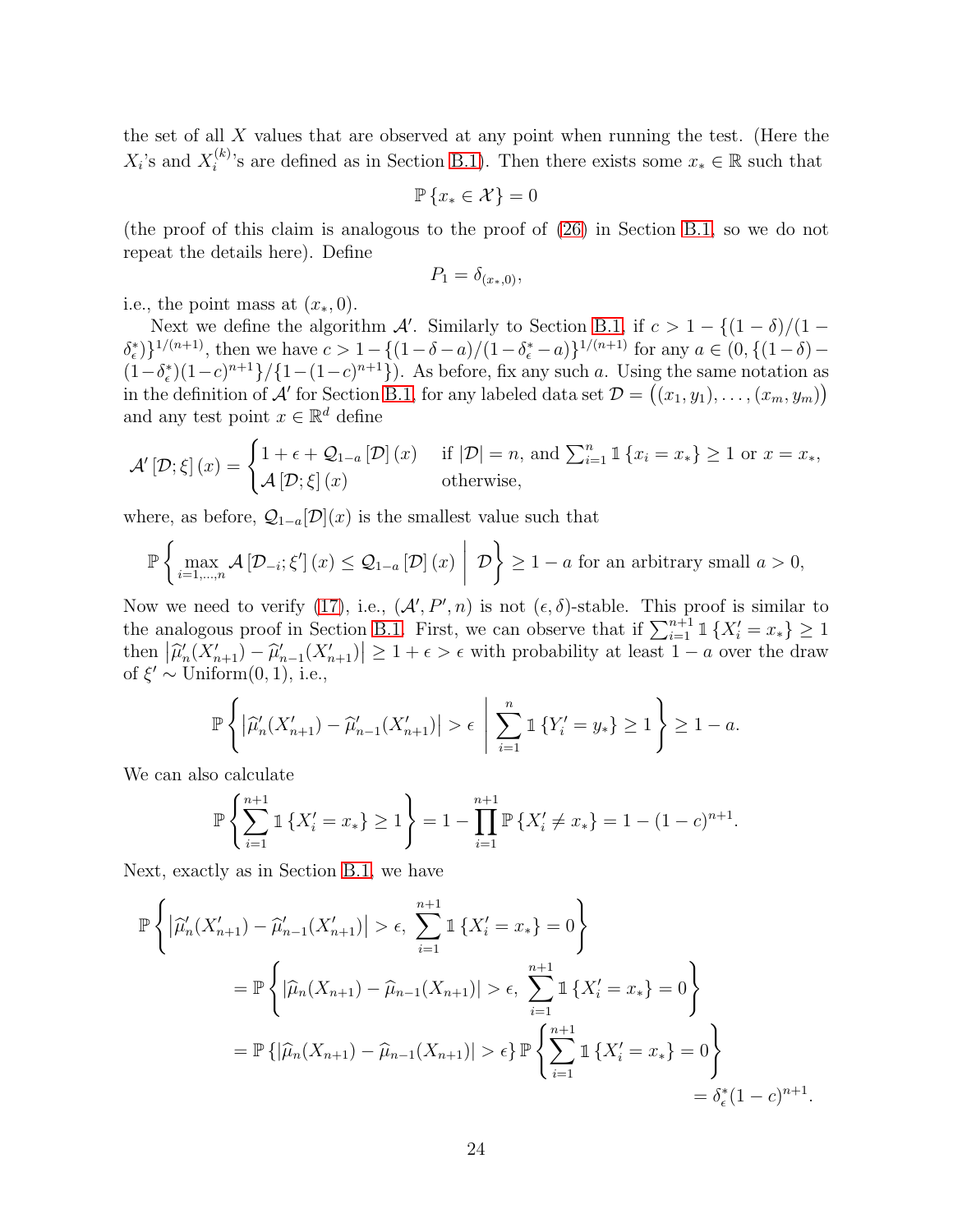Combining these calculations, we obtain

$$
\mathbb{P}\left\{ \left| \widehat{\mu}'_n(X'_{n+1}) - \widehat{\mu}'_{n-1}(X'_{n+1}) \right| > \epsilon \right\}
$$
  
\n
$$
\geq (1-a)\left\{ 1 - (1-c)^{n+1} \right\} + \delta_{\epsilon}^*(1-c)^{n+1}
$$
  
\n
$$
= (1-a) - \left\{ (1-a) - \delta_{\epsilon}^* \right\} (1-c)^{n+1} > \delta,
$$

where the last step holds by how c and a are related to  $\delta$ ,  $\delta_{\epsilon}^*$ , and n. Therefore,  $(\mathcal{A}', P', n)$ is not  $(\epsilon, \delta)$ -stable, which verifies [\(17\)](#page-17-4) for this setting.

It remains to verify [\(21\)](#page-17-0). The proof of [\(21\)](#page-17-0) for this setting is essentially identical to the analogous statement in Section [B.1,](#page-19-2) so we omit it here.

# <span id="page-24-0"></span>C Proof of Proposition [1](#page-11-2)

Assume  $T_{\epsilon,\delta}^* = 0$ , i.e.,  $\delta < \delta_{\epsilon}^*$  and  $\epsilon < \epsilon_{\delta}^*$ . To prove part (a), we have

$$
\mathbb{P}\left\{\widehat{T}_{\epsilon,\delta}=1\right\} = \mathbb{P}\left\{\widehat{\delta}_{\epsilon} \leq \delta\right\} \text{ by definition of } \widehat{T}_{\epsilon,\delta}
$$
  
\n
$$
\leq \mathbb{P}\left\{\widehat{\delta}_{\epsilon} < \delta_{\epsilon}^*\right\} \text{ since } \delta < \delta_{\epsilon}^*
$$
  
\n
$$
= \mathbb{P}\left\{T_{\epsilon,\widehat{\delta}_{\epsilon}}=0\right\} \text{ by definition of } T_{\epsilon,\widehat{\delta}_{\epsilon}}=0
$$
  
\n
$$
\leq \alpha \text{ by assumption-free validity of } \widehat{\delta}_{\epsilon} \text{ (12).}
$$

Similarly, to prove (b), we have

$$
\mathbb{P}\left\{\widehat{T}_{\epsilon,\delta}=1\right\} = \mathbb{P}\left\{\widehat{\epsilon}_{\delta}\leq\epsilon\right\} \text{ by definition of } \widehat{T}_{\epsilon,\delta}
$$
  
\n
$$
\leq \mathbb{P}\left\{\widehat{\epsilon}_{\delta}<\epsilon_{\delta}^{*}\right\} \text{ since } \epsilon<\epsilon_{\delta}^{*}
$$
  
\n
$$
= \mathbb{P}\left\{T_{\widehat{\epsilon}_{\delta},\delta}=0\right\} \text{ by definition of } T_{\widehat{\epsilon}_{\delta},\delta}
$$
  
\n
$$
\leq \alpha \text{ by assumption-free validity of } \widehat{\epsilon}_{\delta} \text{ (13).}
$$

Next, to prove part (c), we have

$$
\mathbb{P}\left\{\widehat{\delta}_{\epsilon} < \delta_{\epsilon}^{*}\right\} = \sup_{\delta < \delta_{\epsilon}^{*}} \mathbb{P}\left\{\widehat{\delta}_{\epsilon} \leq \delta\right\}
$$
\n
$$
\leq \sup_{\delta < \delta_{\epsilon}^{*}} \mathbb{P}\left\{\widehat{T}_{\epsilon,\delta} = 1\right\} \quad \text{by definition of } \widehat{\delta}_{\epsilon}
$$
\n
$$
\leq \sup_{\delta < \delta_{\epsilon}^{*}} \alpha \quad \text{by assumption-free validity of } \widehat{T}_{\epsilon,\delta} \text{ (2)}
$$
\n
$$
= \alpha.
$$